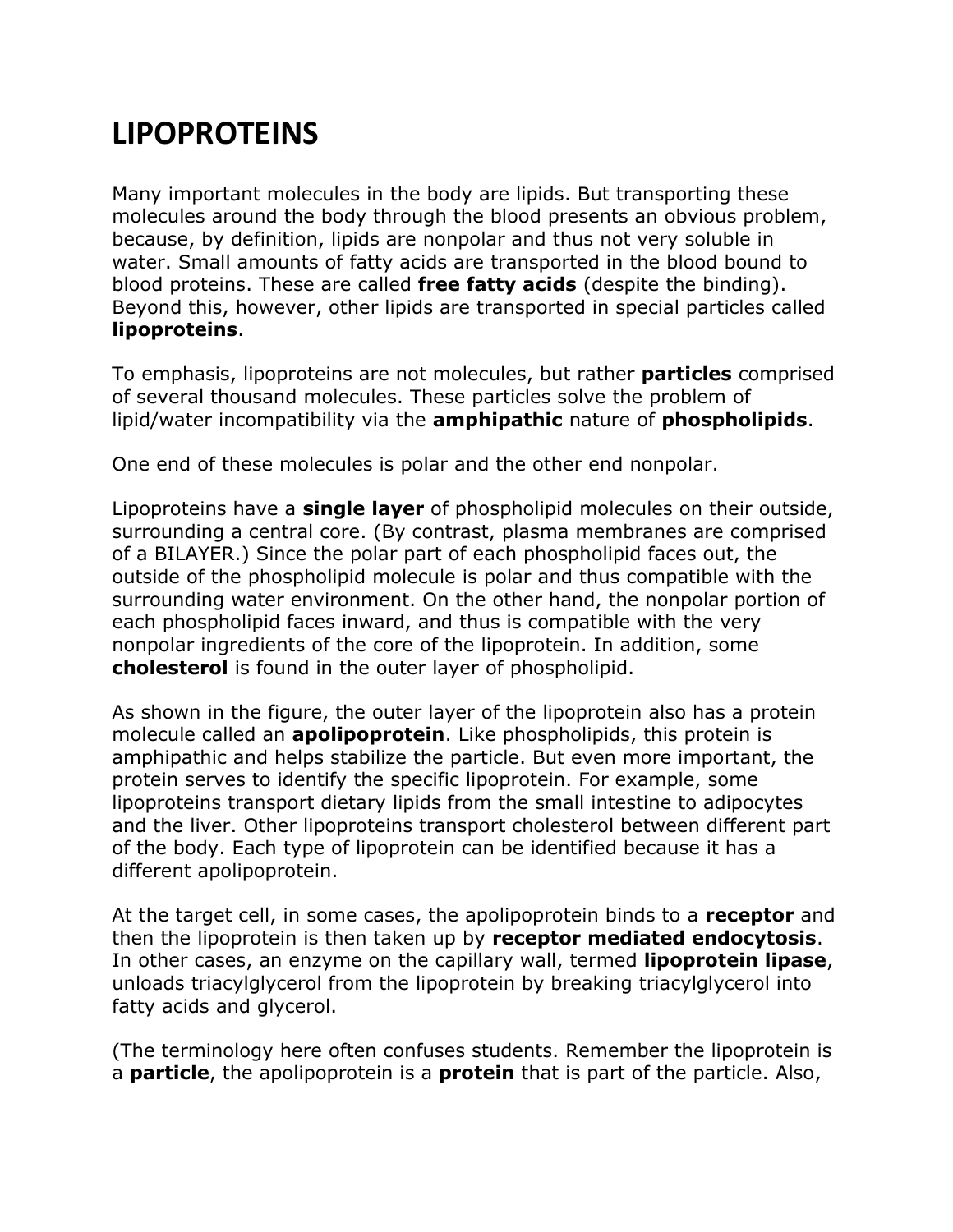In the figure above, the arrangement of apolipoprotein on the outside of the lipoprotein is based purely on my imagination.)

The core of the lipoprotein contains the most nonpolar substances. A lipoprotein formed in the small intestine, for example, would have much **triacylglycerol** (triglyceride) derived from the diet. **Esterified cholesterol** is also found in the core. ( "Esterified" means that a fatty acid is combined with the cholesterol at its one vaguely polar spot to make an even more nonpolar molecule.) A small amount of ordinary cholesterol is also found in the phospholipid outer layer.

In order for the body to make use of dietary lipids, they must first be absorbed from the small intestine. The predominant form of dietary lipid in the human diet is triglyceride. Since these molecules are oils, they are essentially insoluble in the aqueous environment of the intestine. The solubilization (or emulsification) of dietary lipids is accomplished principally in the small intestine by means of the bile acids. Bile acids are synthesized from cholesterol in the liver and then stored in the gallbladder. Following the ingestion of food, bile acids are released and secreted into the gut. Some lipid emulsification occurs in the stomach due to the churning action in this organ which renders some of the lipid accessible to gastric lipase.

The emulsification of dietary fats renders them accessible to various pancreatic lipases in the small intestine. These lipases, pancreatic lipase and pancreatic phospholipase  $A_2$  (PLA<sub>2</sub>) generate free fatty acids and a mixture of mono- and diglycerides from dietary triglycerides. Pancreatic lipase degrades triglyceride at the *sn*-1 and *sn*-3 positions sequentially to generate 1,2 diglycerides and 2-acylglycerols. Phospholipids are degraded at the *sn*-2 position by pancreatic PLA<sub>2</sub> releasing a free fatty acid and the lysophospholipid. The products of pancreatic lipases then enter the intestinal epithelial cells via the action of various transporters as well as by simple diffusion. Within the enterocyte the lipids are used for re-synthesis of triglycerides.

Dietary triglyceride and cholesterol, as well as triglyceride and cholesterol synthesized by the liver, are solubilized in lipid-protein complexes. These complexes contain triglyceride lipid droplets and cholesteryl esters surrounded by the polar phospholipids and proteins identified as apolipoproteins. These lipid-protein complexes vary in their content of lipid and protein.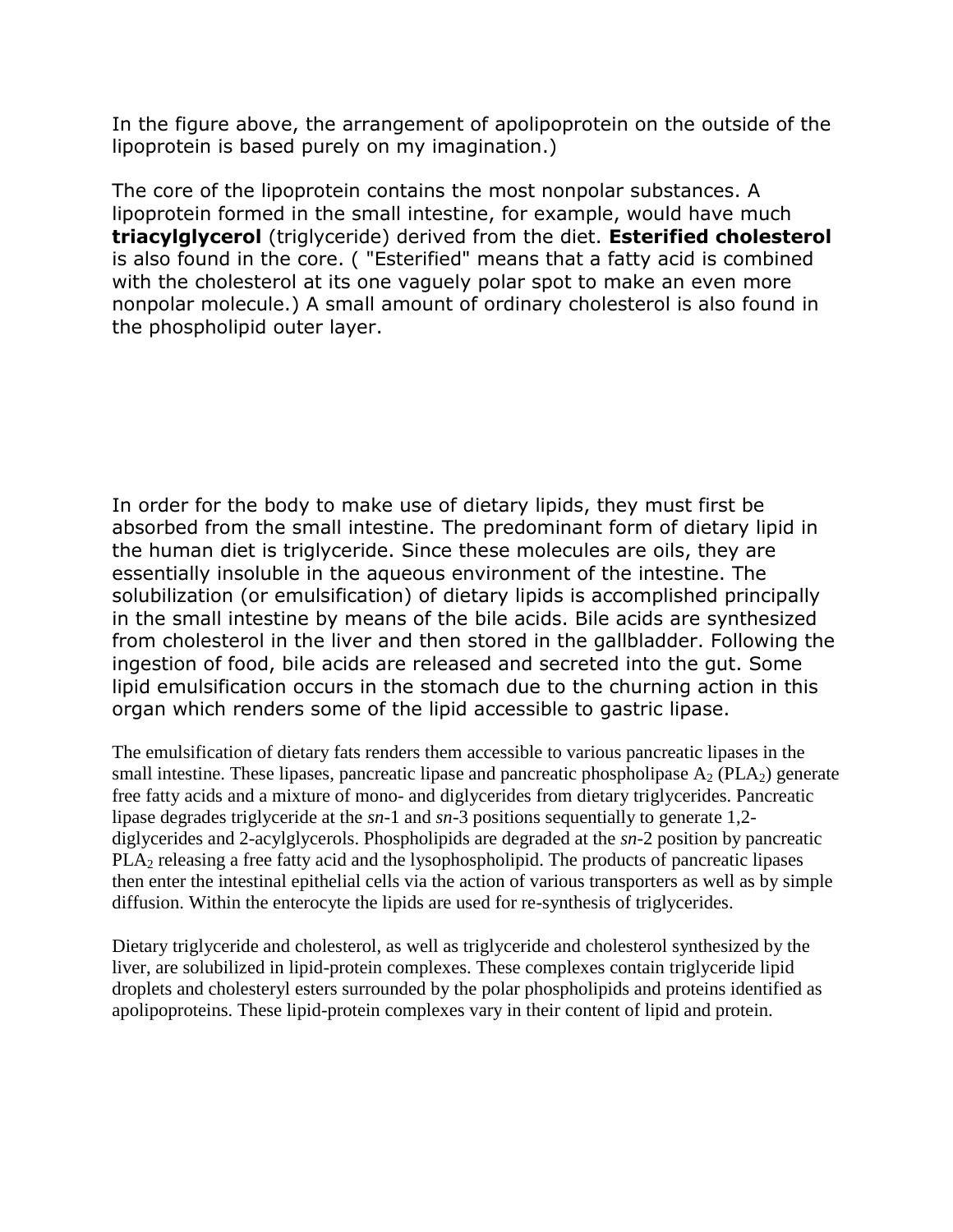

**FIGURE 1. Structure of a chylomicron as a representative structure of a typical lipoprotein particle.** Image demonstrates the phospholipid and free cholesterol outer layer with primarily triglycerides and cholesteryl esters internally. Each lipoprotein type, chylomicron, LDL, and HDL, contain apolipoproteins. Apolipoprotein B-48 (apoB-48) is specific for chylomicrons just as apoB-100 is specific for LDL. (SOURCE: Michael W King, PhD; [http://themedicalbiochemistrypage.org/lipoproteins.php\)](http://themedicalbiochemistrypage.org/lipoproteins.php)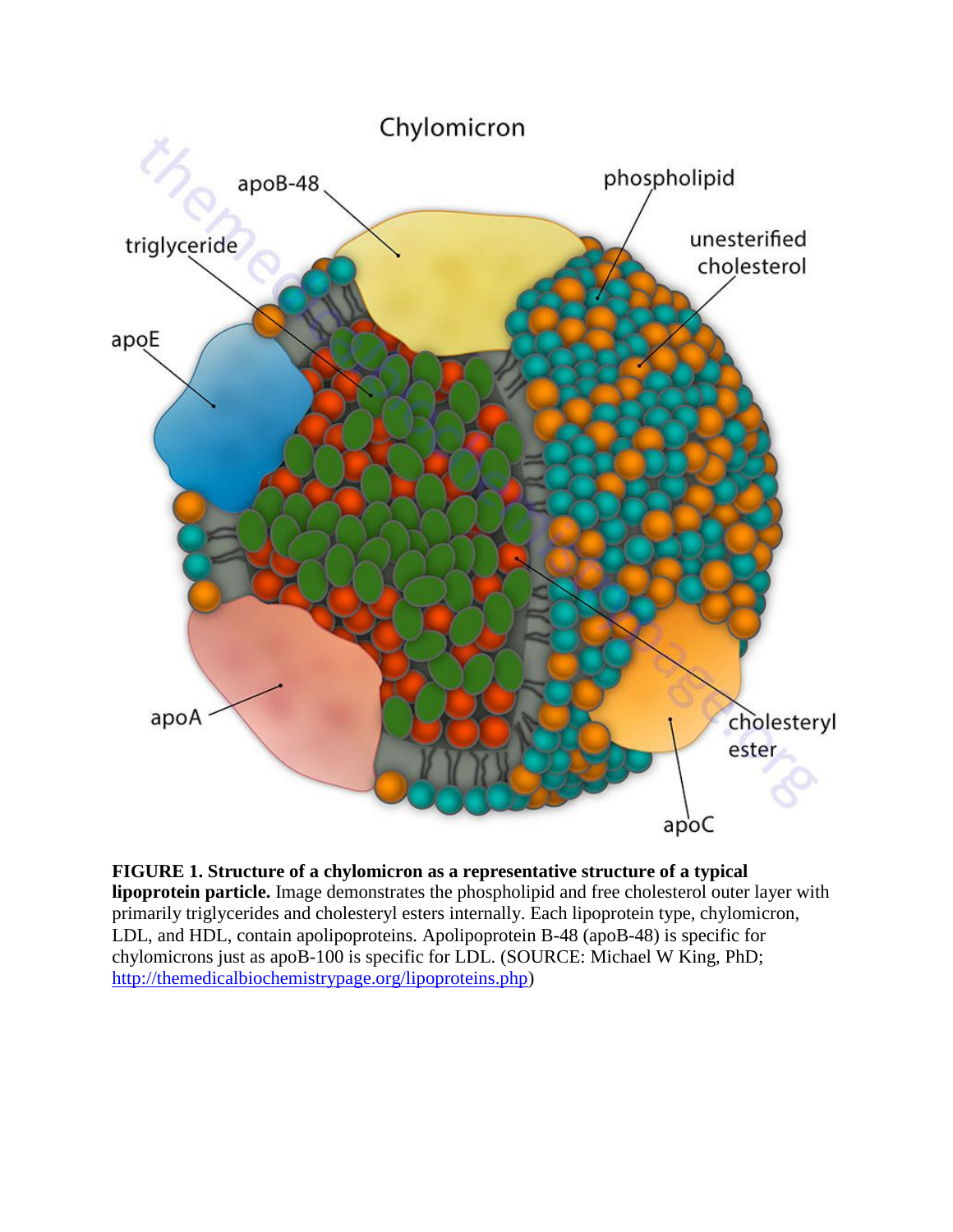| Complex                | Source                                          | Density<br>(g/ml) | %Protein  | %TG <sup>a</sup> | % $PLb$        | % $CEc$        | % $C^{\mathbf{d}}$ | % $FFAe$       |
|------------------------|-------------------------------------------------|-------------------|-----------|------------------|----------------|----------------|--------------------|----------------|
| Chylomicron            | Intestine                                       | < 0.95            | $1-2$     | 85-88            | 8              | 3              | $\mathbf{1}$       | $\overline{0}$ |
| <b>VLDL</b>            | Liver                                           | $0.95 -$<br>1.006 | $7 - 10$  | $50 - 55$        | 18-20          | $12 - 15$      | $8 - 10$           | 1              |
| <b>IDL</b>             | <b>VLDL</b>                                     | 1.006-<br>1.019   | $10-12$   | $25 - 30$        | $25 - 27$      | $32 - 35$      | $8 - 10$           | $\mathbf{1}$   |
| <b>LDL</b>             | <b>VLDL</b>                                     | 1.019-<br>1.063   | $20 - 22$ | $10-15$          | 20-28          | 37-48          | $8 - 10$           | $\mathbf{1}$   |
| *HDL2                  | Intestine, liver<br>(chylomicrons<br>and VLDLs) | 1.063-<br>1.125   | $33 - 35$ | $5 - 15$         | $32 - 43$      | $20 - 30$      | $5 - 10$           | $\overline{0}$ |
| *HDL3                  | Intestine, liver<br>(chylomicrons<br>and VLDLs) | $1.125 -$<br>1.21 | 55-57     | $3-13$           | 26-46          | $15 - 30$      | $2 - 6$            | 6              |
| Albumin-<br><b>FFA</b> | Adipose tissue                                  | >1.281            | 99        | $\overline{0}$   | $\overline{0}$ | $\overline{0}$ | $\overline{0}$     | 100            |

#### **Table 1. Composition of the Major Lipoprotein Complexes**

<sup>a</sup>Triglycerides, <sup>b</sup>Phospholipids, <sup>c</sup>Cholesteryl esters, <sup>d</sup>Free cholesterol, <sup>e</sup>Free fatty acids \*HDL2 (HDL<sub>3</sub>) and HDL3 (HDL<sub>2</sub>) are derived from nascent HDL as a result of the acquisition of apoproteins and cholesteryl esters

## **Lipid Profile Values**

Standard fasting blood tests for cholesterol and lipid profiles will include values for total cholesterol, HDL cholesterol (so-called "good" cholesterol), LDL cholesterol (so-called "bad" cholesterol) and triglycerides. Family history and life style, including factors such as blood pressure and whether or not one smokes, affect what would be considered ideal versus non-ideal values for fasting blood lipid profiles. Included here are the values for various lipids that indicate low to high risk for coronary artery disease.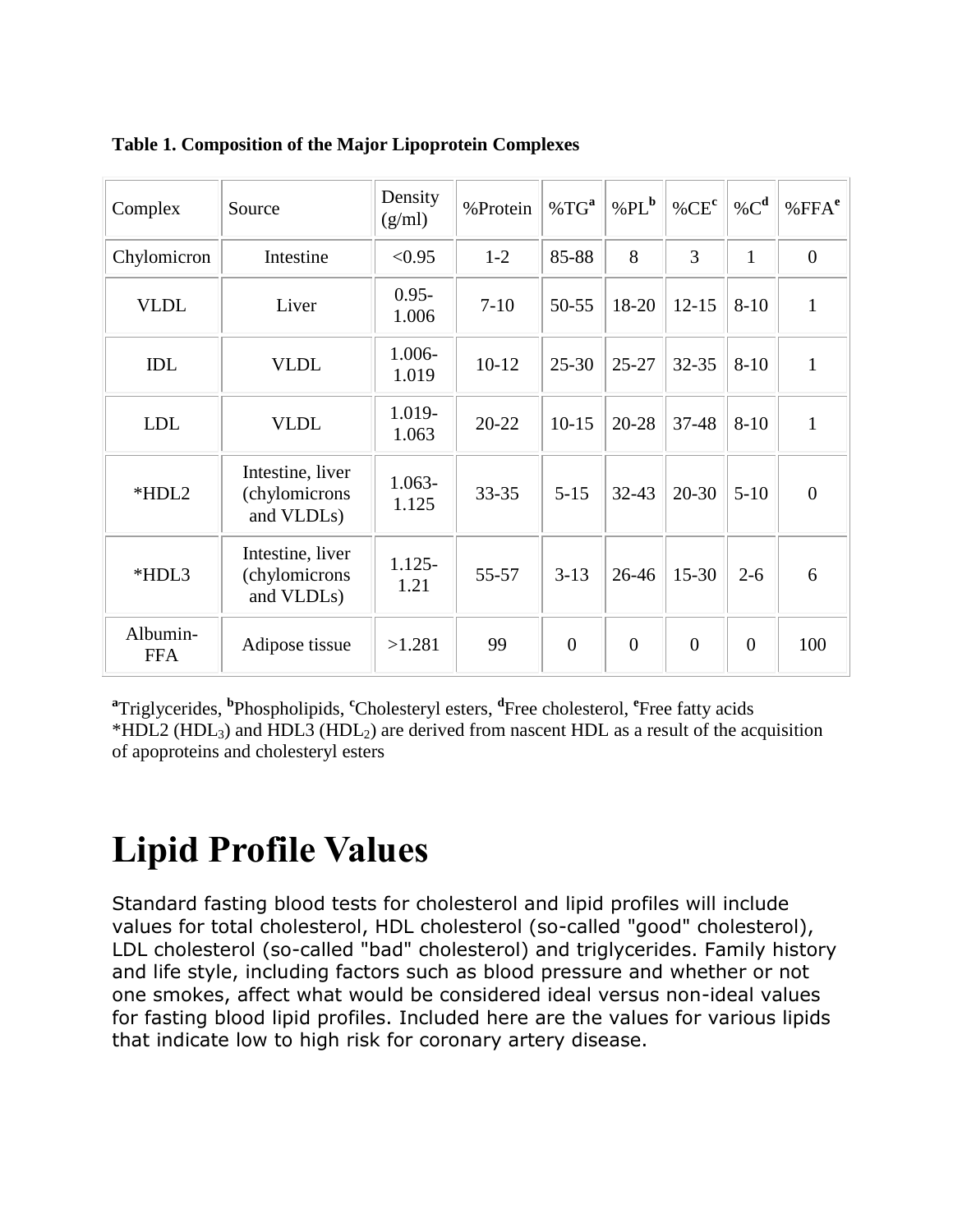#### *Total Serum Cholesterol*

 $\leq$ 200mg/dL = desired values

 $200-239$ mg/dL = borderline to high risk

 $240$ mg/dL and above = high risk

### *HDL Cholesterol*

With HDL cholesterol the higher the better.

 $\leq$ 40mg/dL for men and  $\leq$ 50mg/dL for women = higher risk

40–50mg/dL for men and 50–60mg/dL for woman = normal values

>60mg/dL is associated with some level of protection against heart disease

### *LDL Cholesterol*

With LDL cholesterol the lower the better.

 $\langle$ 100mg/dL = optimal values

 $100$ mg/dL– $129$ mg/dL = optimal to near optimal

 $130$ mg/dL $-159$ mg/dL $=$  borderline high risk

 $160$ mg/dL $-189$ mg/dL $=$  high risk

 $190$ mg/dL and higher = very high risk

### *Triglycerides*

With triglycerides the lower the better.

 $\langle$ 150mg/dL = normal

 $150$ mg/dL–199mg/dL = borderline to high risk

 $200$ mg/dL $-499$ mg/dL $=$  high risk

 $>500$ mg/dL = very high risk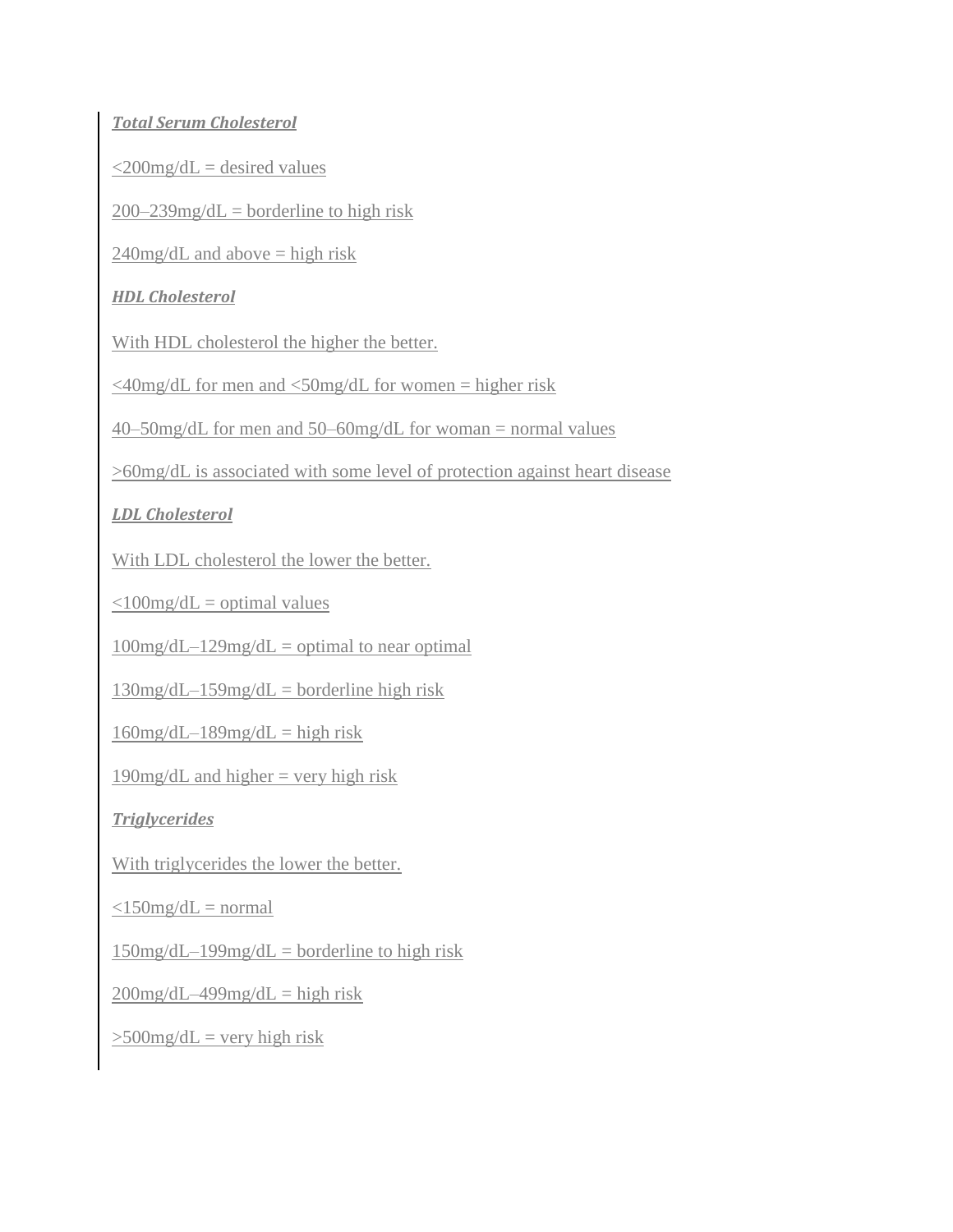### **Apolipoprotein Classifications**

| Apoprotein - MW (Da) | Gene                    | Lipoprotein<br>Association                   | <b>Function and Comments</b>                                                                                                                                             |
|----------------------|-------------------------|----------------------------------------------|--------------------------------------------------------------------------------------------------------------------------------------------------------------------------|
| apoA-I - 29,016      | APOA1<br>11q23-q24      | Chylomicrons,<br><b>HDL</b>                  | major protein of HDL, binds ABCA1<br>on macrophages, critical anti-<br>oxidant protein of HDL, activates<br>lecithin:cholesterol acyltransferase,<br><b>LCAT</b>         |
| apoA-II - 17,400     | APOA2<br>1q23.3         | Chylomicrons,<br><b>HDL</b>                  | primarily in HDL, enhances hepatic<br>lipase activity                                                                                                                    |
| apoA-IV - 46,000     | APOA4<br>11q23          | Chylomicrons and<br><b>HDL</b>               | present in triglyceride rich<br>lipoproteins; synthesized in small<br>intestine, synthesis activated by<br>PYY, acts in central nervous system<br>to inhibit food intake |
| apoB-48 - 241,000    | <b>APOB</b><br>2p24-p23 | Chylomicrons                                 | exclusively found in chylomicrons,<br>derived from apoB-100 gene by<br>RNA editing in intestinal<br>epithelium; lacks the LDL receptor-<br>binding domain of apoB-100    |
| apoB-100 - 513,000   | <b>APOB</b><br>2p24-p23 | VLDL, IDL and LDL                            | major protein of LDL, binds to LDL<br>receptor; one of the longest known<br>proteins in humans                                                                           |
| apoC-I - 7,600       | APOC1<br>19q13.2        | Chylomicrons,<br>VLDL, IDL and<br><b>HDL</b> | may also activate LCAT; clustered<br>with APOC2 and APOE genes on<br>chromsome 19                                                                                        |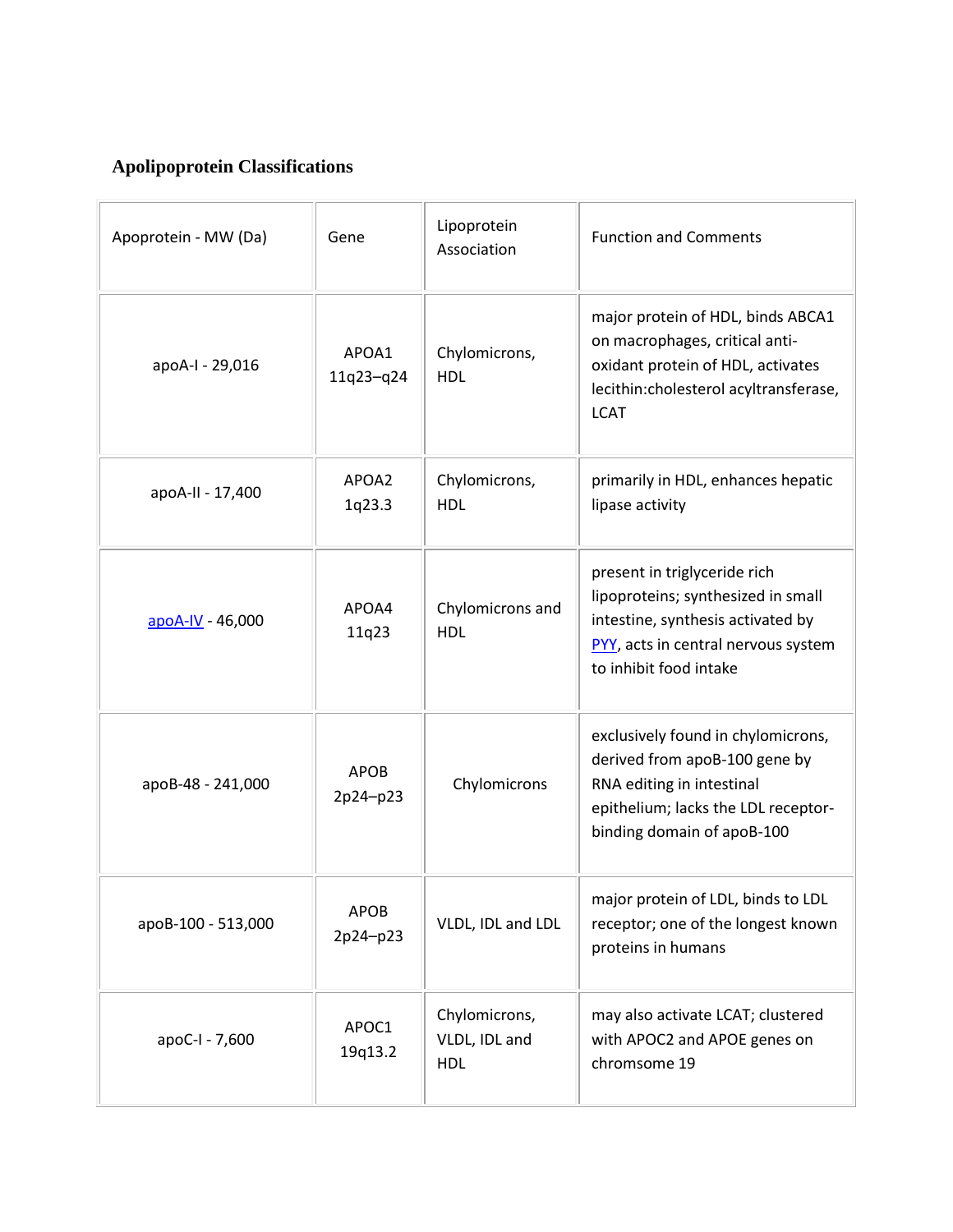| apoC-II - 8, 916                                                                                                                                                                                                     | APOC2<br>19q13.2       | Chylomicrons,<br>VLDL, IDL and<br><b>HDL</b>         | activates lipoprotein lipase;<br>clustered with APOC1 and APOE<br>genes on chromsome 19                                                                                                                                                                                                  |  |  |
|----------------------------------------------------------------------------------------------------------------------------------------------------------------------------------------------------------------------|------------------------|------------------------------------------------------|------------------------------------------------------------------------------------------------------------------------------------------------------------------------------------------------------------------------------------------------------------------------------------------|--|--|
| apoC-III - 8,750                                                                                                                                                                                                     | APOC3<br>11q23.3       | Chylomicrons,<br>VLDL, IDL and<br><b>HDL</b>         | inhibits lipoprotein lipase,<br>interferes with hepatic uptake and<br>catabolism of apoB-containing<br>lipoproteins, appears to enhance<br>the catabolism of HDL particles,<br>enhances monocyte adhesion to<br>vascular endothelial cells, activates<br>inflammatory signaling pathways |  |  |
| apoD, 33,000                                                                                                                                                                                                         | <b>APOD</b><br>3q29    | <b>HDL</b>                                           | closely associated with LCAT                                                                                                                                                                                                                                                             |  |  |
| cholesterol ester transfer<br>protein, CETP                                                                                                                                                                          | <b>CETP</b><br>16q21   | <b>HDL</b>                                           | plasma glycoprotein secreted<br>primarily from the liver and is<br>associated with cholesteryl ester<br>transfer from HDLs to LDLs and<br>VLDLs in exchange for triglycerides                                                                                                            |  |  |
| apoE - 34,000 (at least 3<br>alleles E2, E3, E4); the<br>apoE2 allele has Cys at<br>amino acids 112 and 158;<br>apoE3 has Cys and Arg at<br>these two positions,<br>respectively; apoE4 has<br>Arg at both positions | <b>APOE</b><br>19q13.2 | Chylomicron<br>remnants, VLDL,<br><b>IDL and HDL</b> | binds to LDL receptor; clustered<br>with APOC1 and APOC2 genes on<br>chromsome 19; apoE e4 allele<br>amplification associated with late-<br>onset Alzheimer's disease                                                                                                                    |  |  |
| apoH - 50,000 (also known<br>as $\beta_2$ -glycoprotein I)                                                                                                                                                           | <b>APOH</b><br>17q24.2 | negatively<br>charged surfaces                       | inhibits serotonin release from<br>platelets, alters ADP-mediated<br>platelet aggregation                                                                                                                                                                                                |  |  |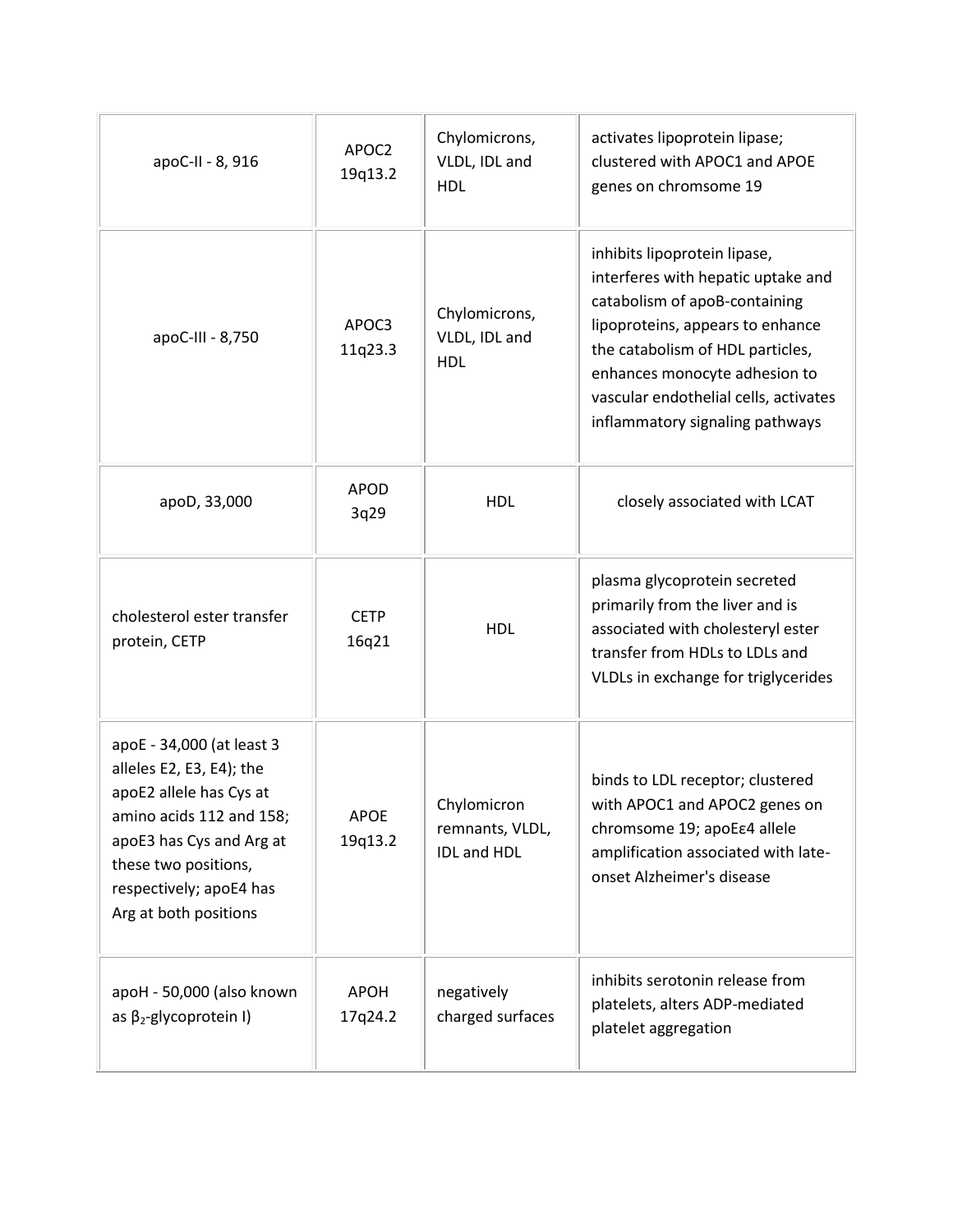#### **Apolipoprotein A-IV and the Control of Feeding Behaviors**

Apolipoprotein A-IV (apoA-IV) is synthesized exclusively in the small intestine and the hypothalamus. The apoA-IV gene (gene symbol  $=$  APOA4) is located on chromosome 11q23 and is closely linked to the apoA-I and apoC-III genes. The gene is composed of only two exons and encodes a protein of 46 kDa. Utilizing isoelectric focusing it has been determined that two isoforms of apoA-IV, designated A-IV-1 and A-IV-2, can be identified in plasma. Intestinal synthesis of apoA-IV increases in response to ingestion and absorption of fat and it is subsequently incorporated into chylomicrons and delivered to the circulation via the lymphatic system. Systemic apoA-IV has been shown to have effects in the CNS involving the sensation of satiety.

#### *Intestinal apoA-IV*

Following the consumption of fat, the intestinal absorption of the lipid content stimulates the synthesis and secretion of apoA-IV. The increased production of apoA-IV by the small intestine in response to lipid absorption is the result of enhanced transcription of the apoA-IV gene in intestinal enterocytes. The precise signal for this increase in intestinal transcription is the formation and secretion of chylomicrons. It has been shown that neither digestion, uptake, or the re-esterification of absorbed monoglycerides and fatty acids to form triglyceride is the inducing signal for apoA-IV transcription. This was conclusively demonstrated in experiments showing that the intestinal absorption of only myristic acid or long-chain fatty acids is sufficient to stimulate the lymphatic transport of both chylomicrons and apoA-IV. However, it is still unclear whether different types of triglyceride (those containing either saturated, monounsaturated, or polyunsaturated fatty acids) are equally effective in stimulating the secretion of apoA-IV. Although it is known that chylomicrons serve as the inducing signal for apoA-IV transcription and secretion, the precise mechanism by which the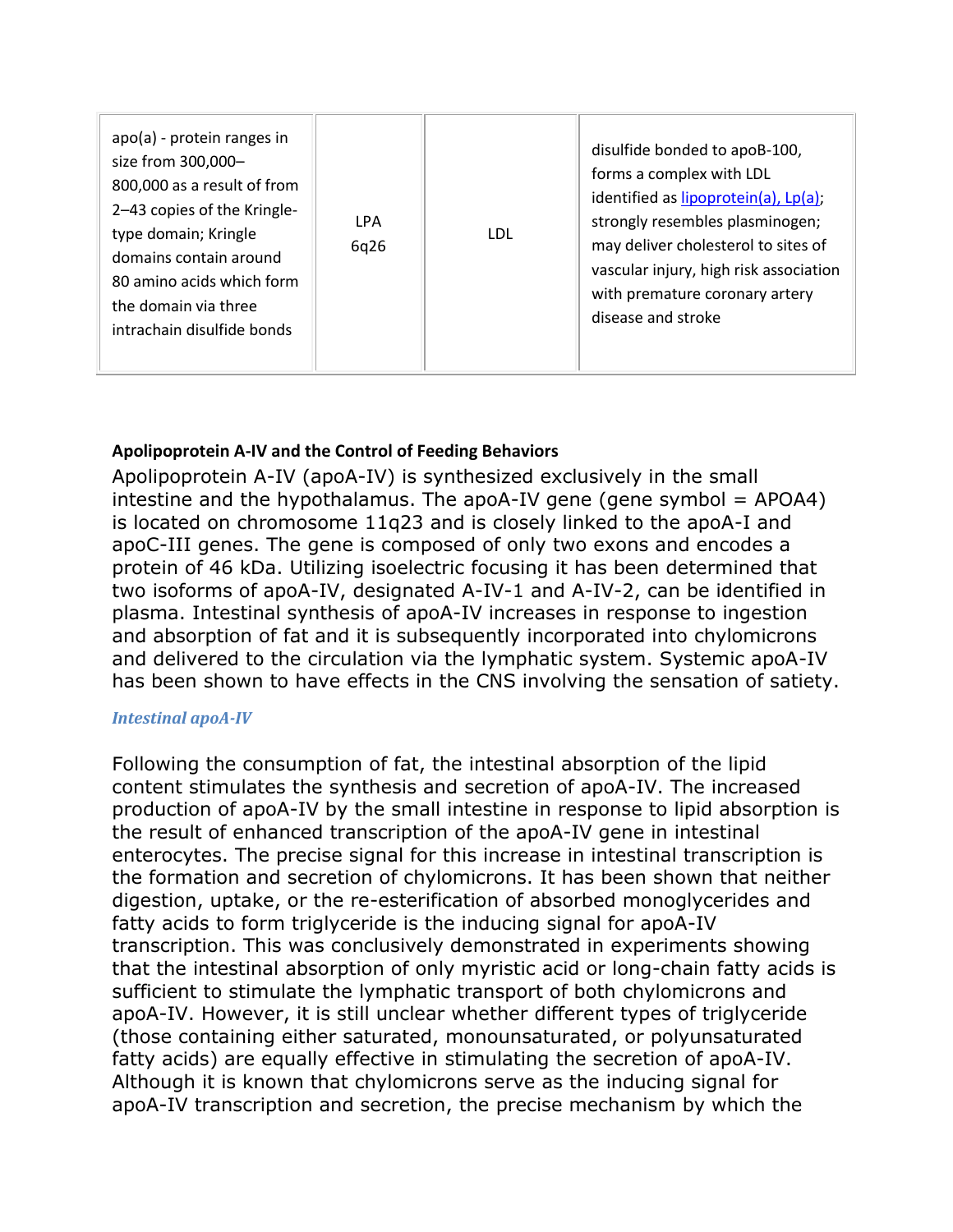transcriptional enhancement is effected is currently undetermined. What is known is that an intact vagal innervation from the CNS to the gut is not necessary since vagotomy does not affect intestinal apoA-IV synthesis in response to lipid absorption.

[Leptin](http://themedicalbiochemistrypage.org/adipose-tissue.php#leptin) is a peptide synthesized and secreted by adipocytes whose principle effects result in decreased food intake and increased energy expenditure. The levels of circulating leptin increase in response to the consumption of a high-fat diet and are directly correlated to the amount of fat stored in adipose tissue. The level of apoA-IV transcription has been shown to be reduced within 90 minutes of ingesting a high fat meal and this reduction is a result of increased leptin secretion. Although numerous studies have demonstrated a negative correlation between leptin levels and apoA-IV expression, the mechanism by which this effect is exerted is not fully understood. There are leptin receptors in the gut and, therefore, leptin binding to these receptors could lead to direct effects on intestinal enterocytes. Alternatively, leptin could exert indirect effects on intestinal cells by increasing fatty acid oxidation through the induction of enzymes that shift fuel metabolism to favor β-oxidation of fatty acids. Given that circulating leptin levels increase as an individual becomes more obese it is likely that leptin is involved in the attenuation of the intestinal apoA-IV response to lipid ingestion. Although the initial response to consumption of a high-fat diet is increased plasma apoA-IV levels, this increase disappears over time. This finding makes it tempting to speculate that the autoregulation of apo AIV in response to chronic high fat feeding is related to the elevation of circulating leptin.

Direct infusion of lipid into the ileum results in increased expression of ileal and jejunal apoA-IV, whereas, infusion of lipid into the duodenum only results in increased jejunal apoA-IV expression. These results strongly suggest that a signal is released by the distal gut during active lipid absorption which is capable of stimulating apoA-IV synthesis in the proximal gut. A strong candidate for this signal is the ileal peptide [PYY.](http://themedicalbiochemistrypage.org/gut-brain.php#pyy) To determine if PYY is indeed involved in increased apoA-IV expression experiments were performed in rats involving intravenous injections of physiological doses of PYY. These experiments showed that PYY infusion does indeed result in significant stimulation of jejunal apoA-IV synthesis and lymphatic transport in fasting animals. Further experiments demonstrated that the stimulation of jejunal apoA-IV synthesis by PYY is the result of effects on translation of the mRNA as opposed to increased transcription of the gene since the levels of the mRNA were unaltered but synthesis of the protein was markedly stimulated. Whereas fat absorption-mediated increases in apoA-IV expression do not require vagal innervation, the responses to PYY do involve the vagal nerve.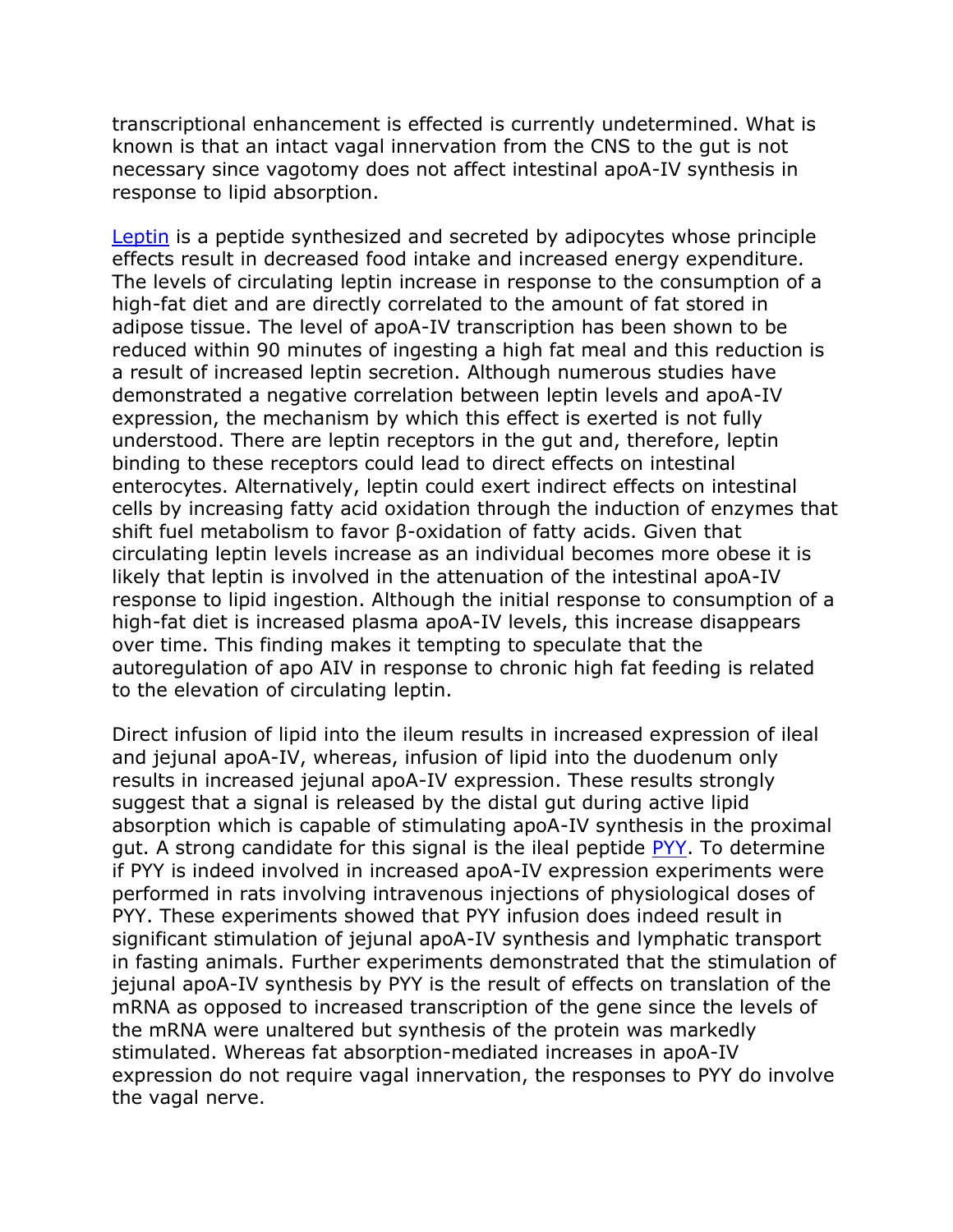#### *Hypothalamic apoA-IV and satiety*

Only recently was it determined that both the mRNA and apoA-IV protein are present in the hypothalamus, primarily in the ARC. The presence of apoA-IV in the hypothalamus, a site intimately involved in regulating energy homeostasis, suggests that the effects exerted on appetite by apoA-IV may be due to direct hypothalamic synthesis and secretion. Experiments in rodents, aimed at determining the role of apoA-IV in hypothalamic functions, clearly demonstrated a role for this apolipoprotein in feeding behaviors. Blocking apoA-IV actions by central injection of antibodies to the protein results in increased food consumption, even during the light phase when rodents normally do not eat. Additional studies have shown that apoA-IV is involved in inhibiting food intake following the ingestion of fat. Infusion of lymph fluid that contains chylomicrons results in markedly suppressed food intake during the first 30 min of administration. However, it is not the lipid content of the chylomicrons that is responsible for the suppression of food intake since infusion of a mixture of triglycerides and phospholipids does not exert the same effect. If apoA-IV is removed from chylomicrons prior to infusion, via the use of specific antibodies, there is no observed effect on food intake. If apoA-IV itself is infused, the level of suppression of food intake is the same as that seen with infusion of fatty lymph fluid containing chylomicrons.

The plasma levels of apoA-IV in humans adapt in response to prolonged consumption of fat. Chronic consumption of a high-fat diet initially results in significantly elevated plasma apoA-IV levels. However, the increased level disappears over time. Conversely, on a low-fat diet, intestinal apoA-IV gene expression is sensitive to fasting and lipid feeding, being low during fasting and high during lipid absorption. Consumption of a high-fat diet results in a slow and progressive reduction in hypothalamic apoA-IV mRNA over time. The response of hypothalamic apoA-IV gene expression to chronic consumption of a high-fat diet is only partially similar to the response seen in the small intestine. In animals that are chronically fed a high-fat diet there is no observable increase in hypothalamic apoA-IV expression in response to intragastric infusion of lipid following a period of fasting. In contrast, intragastric infusion of lipid into fasted animals that have been consuming normal chow, results in significant stimulation of hypothalamic apoA-IV mRNA levels. These results demonstrate that chronic consumption of a high-fat diet significantly reduces apoA-IV mRNA levels and the response of hypothalamic apoA-IV gene expression to dietary lipids. Therefore, it is highly likely that dysregulation of hypothalamic apoA-IV could contribute to diet-induced obesity.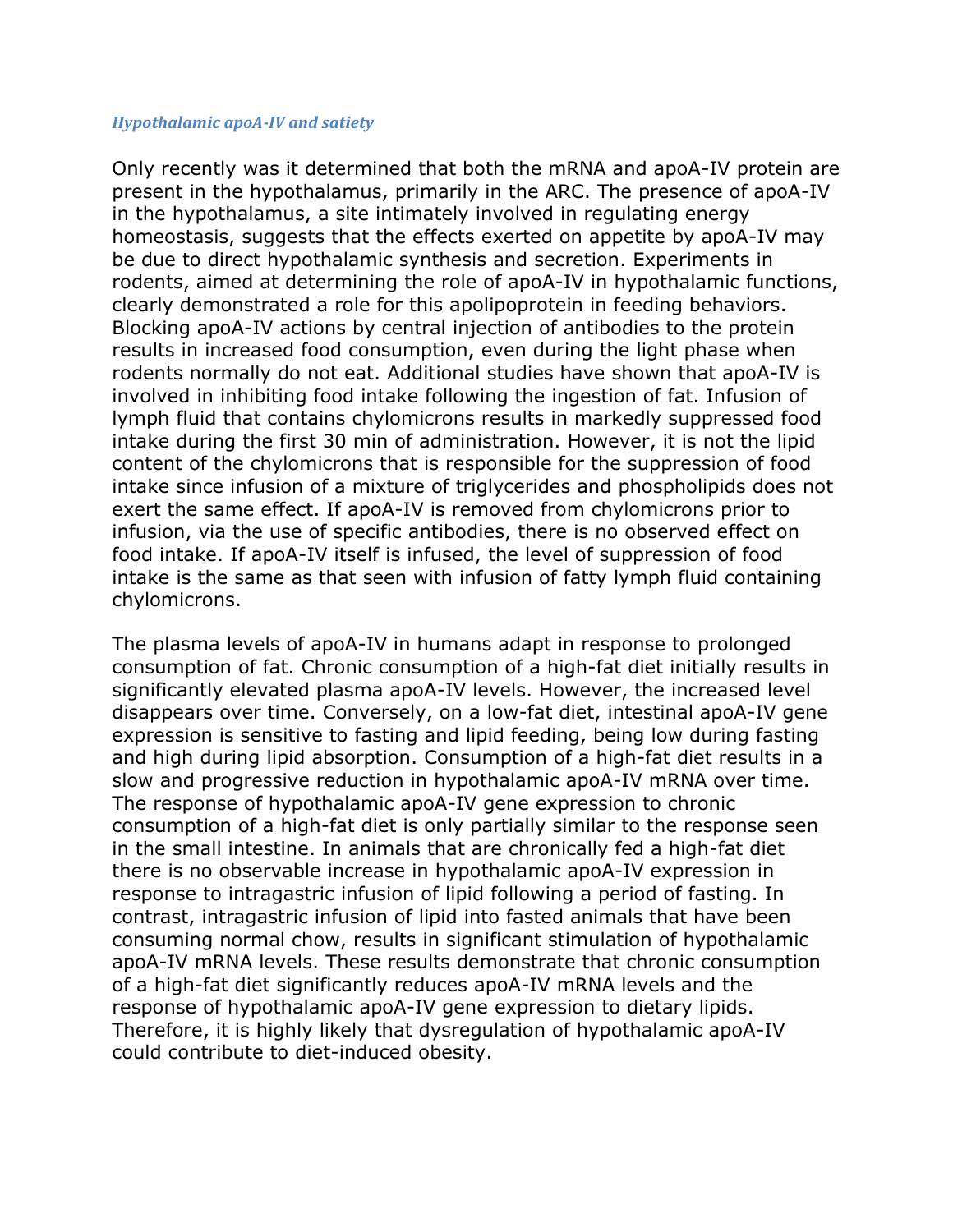## **Chylomicrons**

Chylomicrons are assembled in the intestinal mucosa as a means to transport dietary cholesterol and triglycerides to the rest of the body. Chylomicrons are, therefore, the molecules formed to mobilize dietary (exogenous) lipids. The predominant lipids of chylomicrons are triglycerides (see Table above). The apolipoproteins that predominate before the chylomicrons enter the circulation include apoB-48 and apoA-I, apoA-II and apoA-IV. ApoB-48 combines only with chylomicrons.

Chylomicrons leave the intestine via the lymphatic system and enter the circulation at the left subclavian vein. In the bloodstream, chylomicrons acquire apoC-II and apoE from plasma HDLs. In the capillaries of adipose tissue and muscle, the fatty acids of chylomicrons are removed from the triglycerides by the action of lipoprotein lipase (LPL), which is found on the surface of the endothelial cells of the capillaries. The apoC-II in the chylomicrons activates LPL in the presence of phospholipid. The free fatty acids are then absorbed by the tissues and the glycerol backbone of the triglycerides is returned, via the blood, to the liver and kidneys. Glycerol is converted to the glycolytic intermediate dihydroxyacetone phosphate (DHAP). During the removal of fatty acids, a substantial portion of phospholipid, apoA and apoC is transferred to HDLs. The loss of apoC-II prevents LPL from further degrading the chylomicron remnants.

Chylomicron remnants, containing primarily cholesteryl esters, apoE and apoB-48, are then delivered to, and taken up by, the liver. The remnant particle must be of a sufficiently small size such that can pass through the fenestrated endothelial cells lining the hepatic sinusoids and enter into the space of Disse. Chylomicron remnants can then be taken up by hepatocytes via interaction with the LDL receptor which requires apoE. In addition, while in the space of Disse chylomicron remnants can accumulate additional apoE that is secreted free into the space. This latter process allows the remnant to be taken up via the chylomicron remnant receptor, which is a member of the LDL receptor-related protein (LRP) family. The recognition of chylomicron remnants by the hepatic remnant receptor also requires apoE. Chylomicron remnants can also remain sequestered in the space of Disse by binding of apoE to heparan sulfate proteoglycans and/or binding of apoB-48 to hepatic lipase. While sequestered, chylomicron remnants may be further metabolized which increases apoE and lysophospholipid content allowing for transfer to LDL receptors or LRP for hepatic uptake.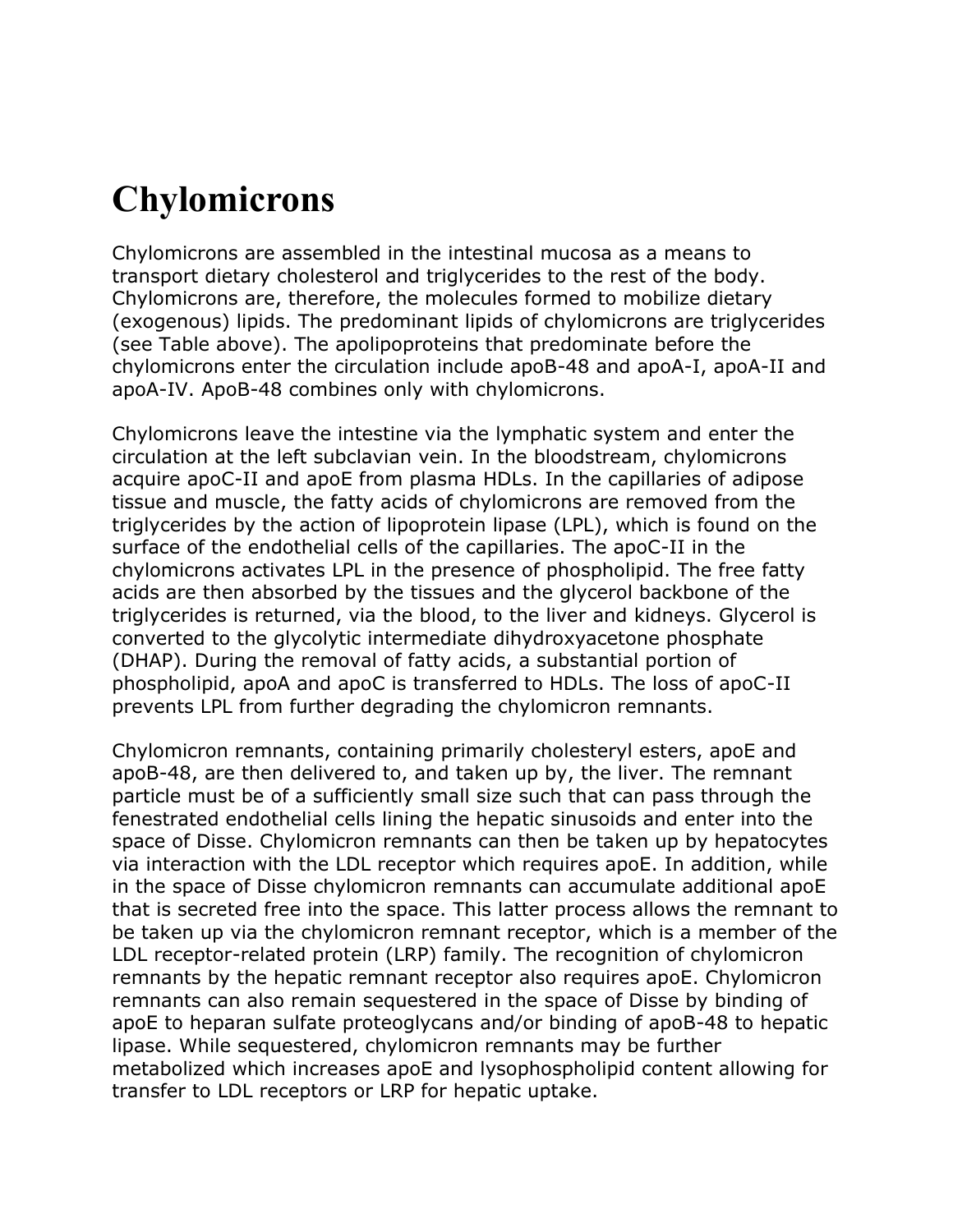

**FIGURE 2. Detail of the uptake of chylomicron remnants by the liver.** Diagram depicts the interaction of the vasculature of hepatic sinusoids with hepatocytes. The space between hepatic sinusoidal endothelium and hepatocytes is called the space of Disse. Chylomicron remnants containing primarily cholesterol esters, apoE, and apoB-48 are rapidly taken up by the liver. The remnants pass through the endothelial lining of the hepatic sinusoid and in the space of Disse interact with specific receptors as well as heparin sulfated proteoglycans (HSPG). Hepatocyte uptake of remnants is initiated by sequestration of the particles on HSPG followed by receptormediated endocytosis of the remnants. The receptor-mediated endocytic process may be mediated by LDL receptors (LDLR) and/or LDL receptor-related protein (LRP). The interaction of remnants with HSPG involves apoB-48 and the interaction with LDLR or LRP involves apoE.

#### **VLDLs, IDLs, and LDLs**

The dietary intake of both fat and carbohydrate, in excess of the needs of the body, leads to their conversion into triglycerides in the liver. These triglycerides are packaged into VLDLs and released into the circulation for delivery to the various tissues (primarily muscle and adipose tissue) for storage or production of energy through oxidation. VLDLs are, therefore, the molecules formed to transport endogenously derived triglycerides to extrahepatic tissues. In addition to triglycerides, VLDLs contain some cholesterol and cholesteryl esters and the apoproteins, apoB-100 (a single copy), apoC-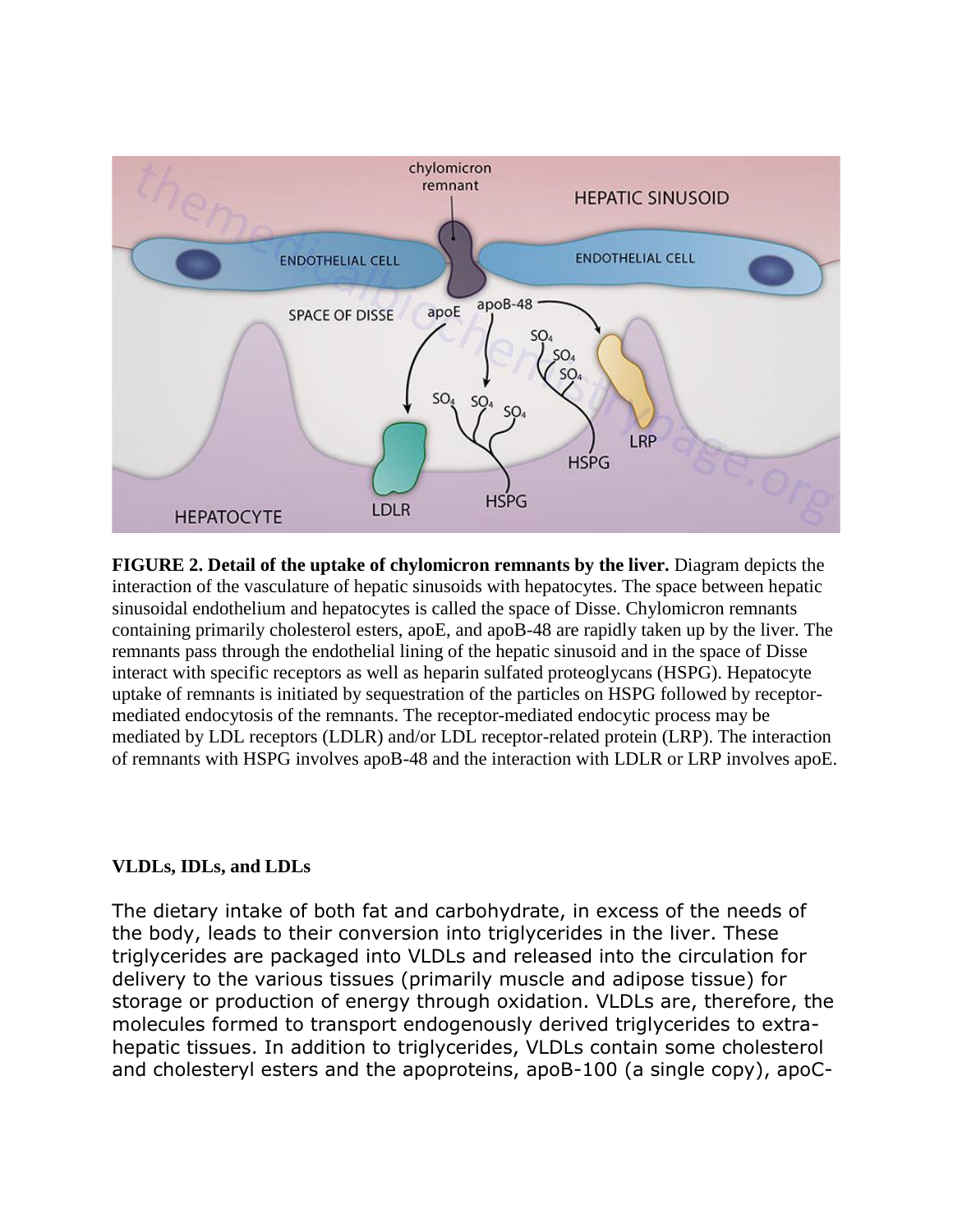I, apoC-II, apoC-III and apoE. Like nascent chylomicrons, newly released VLDLs acquire apoCs and apoE from circulating HDLs.

The fatty acid portion of VLDLs is released to adipose tissue and muscle in the same way as for chylomicrons, through the action of lipoprotein lipase. The action of lipoprotein lipase coupled to a loss of certain apoproteins (the apoCs) converts VLDLs to intermediate density lipoproteins (IDLs), also termed VLDL remnants. IDLs contain multiple copies of apoE and a single copy of apoB-100. The presence of the multiple copies of apoE enable these lipoprotein particles to have very high affinity for the LDL receptor on cells such as hepatocytes and adrenal cortex cells. Conversion of VLDL to IDL is also associated with loss of apoCs by transfer back to HDLs. Further loss of triglycerides, as well as transfer of apoE back to HDL converts IDLs to LDLs. The presence of the apoB-100 protein allows LDL to be recognized by the LDL receptor but the lack of apoE makes the affinity much lower than that of IDL.

The liver takes up IDLs after they have interacted with the LDL receptor to form a complex, which is endocytosed by the cell. For LDL receptors in the liver to recognize IDLs requires the presence of apoB-100 and is enhanced in the presence of apoE. The LDL receptor is also sometimes referred to as the apoB-100/apoE receptor. The importance of apoE in cholesterol uptake by LDL receptors has been demonstrated in transgenic mice lacking functional apoE genes. These mice develop severe atherosclerotic lesions at 10 weeks of age.

The cellular requirement for cholesterol as a membrane component is satisfied in one of two ways: either it is synthesized *de novo* within the cell, or it is supplied from extra-cellular sources, namely, chylomicrons and IDL/LDL. As indicated above, the dietary cholesterol that goes into chylomicrons is supplied to the liver by the interaction of chylomicron remnants with the remnant receptor. In addition, cholesterol synthesized by the liver can be transported to extra-hepatic tissues if packaged in VLDLs. In the circulation VLDLs are converted to IDLs and LDLs through the action of lipoprotein lipase. IDLs and LDLs are the primary plasma carriers of cholesterol for delivery to all tissues.

The exclusive apolipoprotein of LDLs is apoB-100. LDLs are taken up by cells via LDL receptor-mediated endocytosis, as described above for IDL uptake. The uptake of LDLs occurs predominantly in liver (75%), adrenals and adipose tissue. As with IDLs, the interaction of LDLs with LDL receptors requires the presence of apoB-100. The endocytosed membrane vesicles (endosomes) fuse with lysosomes, in which the apoproteins are degraded and the cholesterol esters are hydrolyzed to yield free cholesterol. The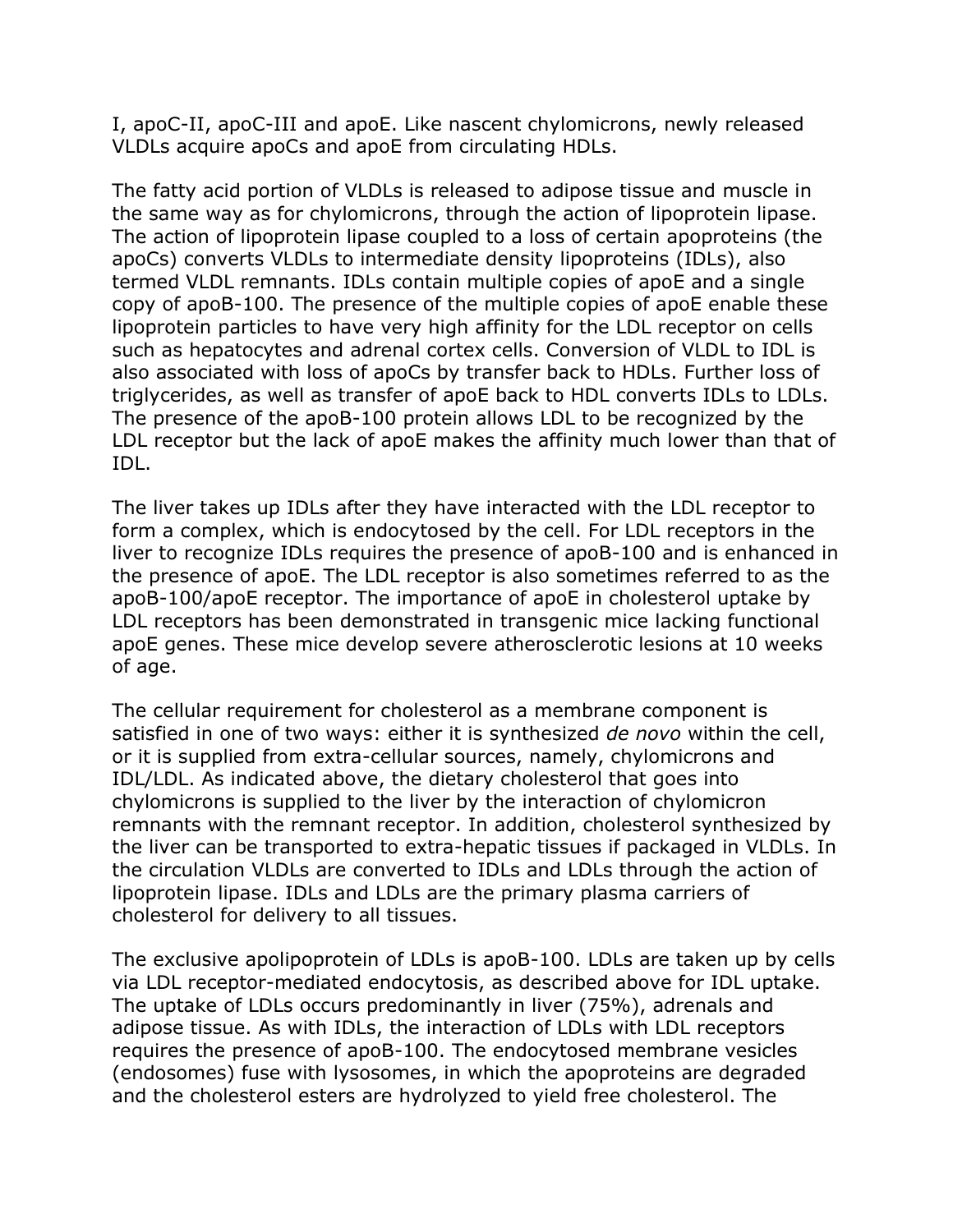cholesterol is then incorporated into the plasma membranes as necessary. Excess intracellular cholesterol is re-esterified by sterol *O*-acyltransferase 2 (SOAT2), for intracellular storage. The activity of SOAT2 is enhanced by the presence of intracellular cholesterol. The original name given to SOAT2 was acyl-CoA: cholesterol acyltransferase 2 (ACAT2). This designation conflicts with that for the official ACAT2 enzyme (a thiolase), acetyl-CoA acetyltransferase 2. The SOAT2 gene is located on chromosome 12q13.13 and is composed of 16 exons that encode a 522 amino acid protein. Another SOAT gene, SOAT1, is also involved in the regulation of intracellular cholesterol concentrations. The SOAT1 gene is located on chromosome 1q25 and is composed of 17 exons that generate three alternatively spliced mRNAs.

Insulin and tri-iodothyronine (T3) increase the binding of LDLs to liver cells, whereas glucocorticoids (e.g., dexamethasone) have the opposite effect. The precise mechanism for these effects is unclear but may be mediated through the regulation of apoB degradation. The effects of insulin and T3 on hepatic LDL binding may explain the hypercholesterolemia and increased risk of atherosclerosis that have been shown to be associated with uncontrolled diabetes or hypothyroidism.

The consumption of alcohol is associated with either a protective or a negative effect on the level of circulating LDL. Low level alcohol consumption, particularly red wines which contain the antioxidant resveratrol, appear to be beneficial with respect to cardiovascular health. [Resveratrol](http://supplementscience.org/resveratrol.html) consumption is associated with a reduced risk of cardiovascular, cerebrovascular, and peripheral vascular disease. One major effect of resveratrol in the blood is the prevention of oxidation of LDLs, (forming oxLDL). Oxidized LDLs contribute significantly to the development of atherosclerosis. Conversely excess alcohol consumption is associated with the development of fatty liver which in turn impairs the ability of the liver to take up LDL via the LDL receptor resulting in increased LDL in the circulation. Clearly a reduction in alcohol consumption will have a significant impact on overall cardiovascularr and hepatic function.

An abnormal form of LDL, identified as lipoprotein-X (**Lp-X**), predominates in the circulation of patients suffering from lecithin-cholesterol acyl transferase (**LCAT**, see HDL discussion for LCAT function) deficiency or cholestatic liver disease. In both cases there is an elevation in the level of circulating free cholesterol and phospholipids.

#### [back to the top](http://themedicalbiochemistrypage.org/lipoproteins.php#top)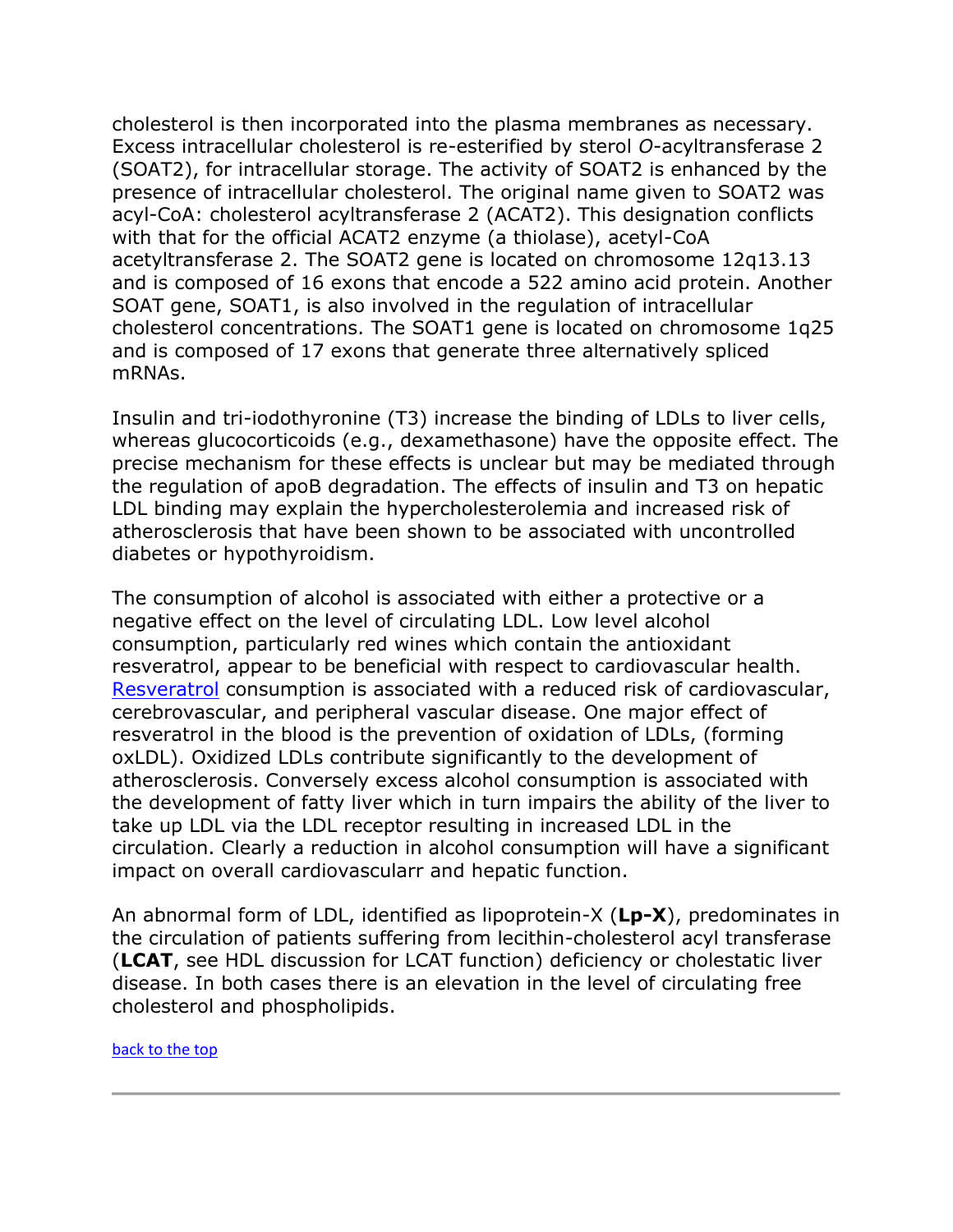# **High Density Lipoproteins, HDLs**

HDLs represent a heterogeneous population of lipoproteins in that they exist as functionally distinct particles possessing different sizes, protein content, and lipid composition. One of the major functions of HDLs is to acquire cholesterol from peripheral tissues and transport this cholesterol back to the liver where it can ultimately be excreted following conversion to [bile acids.](http://themedicalbiochemistrypage.org/bileacids.php) This function is referred to as reverse cholesterol transport (RCT). The role of HDLs in RCT represents the major atheroprotective (prevention of the development of atherosclerotic lesions in the vasculature) function of this class of lipoprotein. In addition to RCT, HDLs exert anti-inflammatory, antioxidant, and vasodilatory effects that together represent addition atheroprotective functions of HDLs. Evidence has also been generated that demonstrates that HDLs possess anti-apoptotic, anti-thrombotic, and antiinfectious properties. With respect to these various atheroprotective functions of HDLs, it is the small dense particles (referred to as  $HDL<sub>3</sub>$ ) that are the most beneficial.

HDLs are synthesized *de novo* in the liver and small intestine, as primarily protein-rich disc-shaped particles. These newly formed HDLs are nearly devoid of any cholesterol and cholesteryl esters. The primary apoproteins of HDLs are apoA-I, apoC-I, apoC-II and apoE. In fact, a major function of HDLs is to act as circulating stores of apoC-I, apoC-II and apoE. ApoA-I is the most abundant protein in HDLs constituting over 70% of the total protein mass. In addition to apoproteins, HDLs carry numerous enzymes that participate in the anti-oxidant activities. These enzymes include glutathione peroxidase 1 (GPx), paraoxonase 1 (PON1) and platelet activating factor acetylhydrolase (PAF-AH, also called lipoprotein-associated phospholipase  $A_2$ , Lp-PLA<sub>2</sub>: [see below](http://themedicalbiochemistrypage.org/lipoproteins.php#lppla2) for functions of Lp-PLA<sub>2</sub>). Two additional functionally important enzymes found associated with HDLs are lecithin:cholesterol acyltransferase (LCAT, see next paragraph) and cholesterol ester transfer protein (CETP, see below and the [next section\)](http://themedicalbiochemistrypage.org/lipoproteins.php#hdltherapies). Another important HDL component is the compound sphingosine-1 phosphate (S1P; details of S1P activities can be found in the [Sphingolipids](http://themedicalbiochemistrypage.org/sphingolipids.php#s1p) page). Depending upon the HDL subclass characterized, as many as 75 different proteins have been shown to be associated with circulating HDLs.

The primary mechanism by which HDLs acquire peripheral tissue cholesterol is via an interaction with monocyte-derived macrophages in the subendothelial spaces of the tissues. Macrophages bind nascent HDLs, that contain primarily apoA-I, through interaction with the [ATP-binding cassette](http://themedicalbiochemistrypage.org/membranes.php#abc)  [transport protein A1 \(ABCA1\).](http://themedicalbiochemistrypage.org/membranes.php#abc) The transfer of cholesterol from macrophages via the action of ABCA1, involves apoA-I and results in the formation of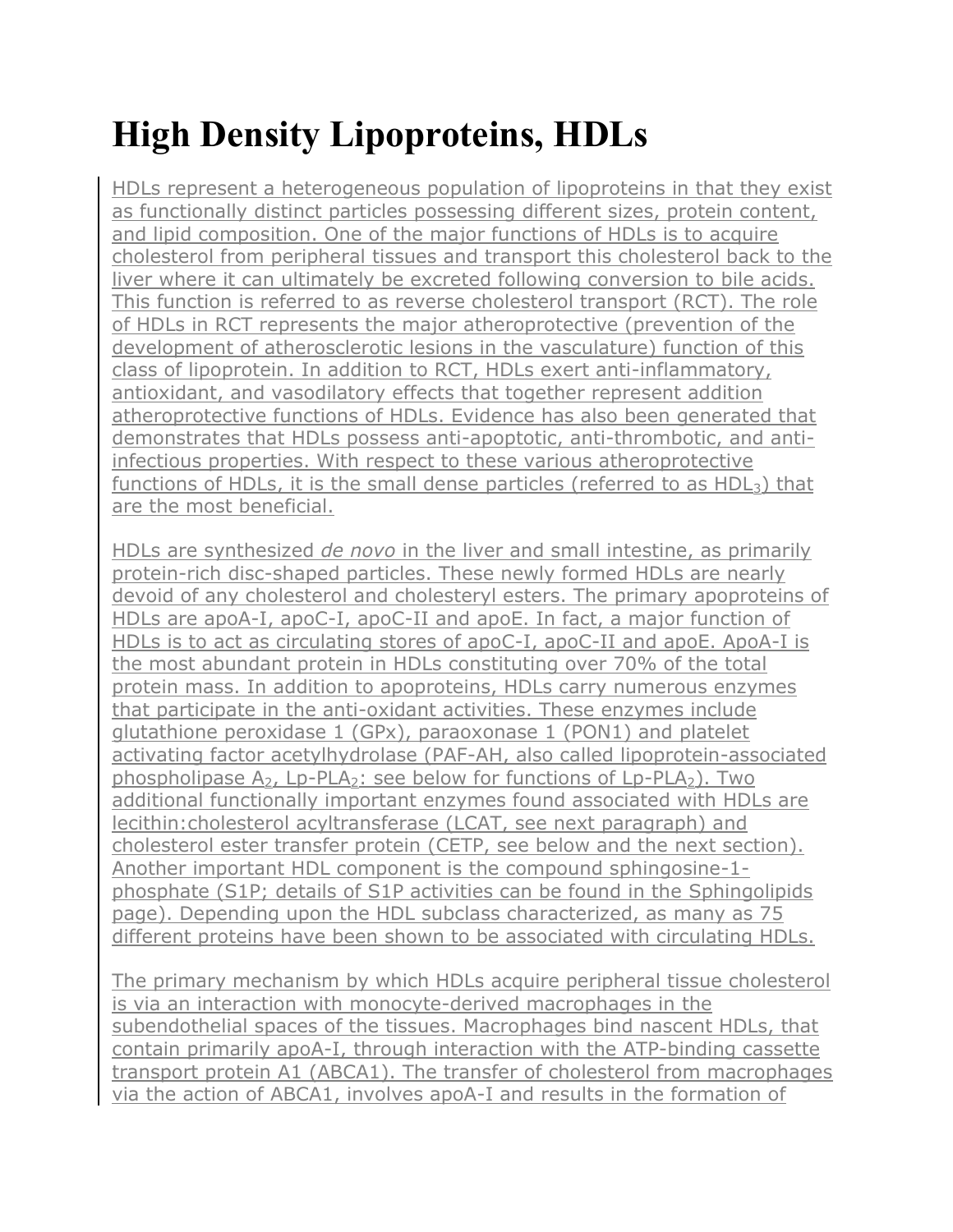nascent discoidal lipoprotein particles termed pre-β HDLs. The free cholesterol transferred in this way is esterified by HDL-associated LCAT. LCAT is synthesized in the liver and so named because it transfers a fatty acid from the C-2 position of lecithin to the C-3-OH of cholesterol, generating a cholesteryl ester and lysolecithin. The activity of LCAT requires interaction with apoA-I, which is found on the surface of HDLs. The cholesteryl esters formed via LCAT activity are internalized into the hydrophobic core of the pre-β HDL particle. As pre-β HDL particles enlarge with progressive uptake of cholesterol they become larger and spherical generating the HDL<sub>2</sub> and HDL<sub>3</sub> particles as indicated above. The importance of ABCA1 in reverse cholesterol transport is evident in individuals harboring defects in ABCA1 gene. These individuals suffer from a disorder called [Tangier disease](http://themedicalbiochemistrypage.org/tangierdisease.php) which is characterized by two clinical hallmarks; enlarged lipid-laden tonsils and low serum HDL.



**FIGURE 3. Detail of the interactions between HDL and LDL within the vasculature.** As indicated in the text HDL begins as protein-rich discoidal structures, composed primarily of apoA-I, produced by the liver and intestines. Within the vasculature apoA-I interacts with the ATP-binding cassette transporter, ABCA1 (such as is diagrammed for interaction with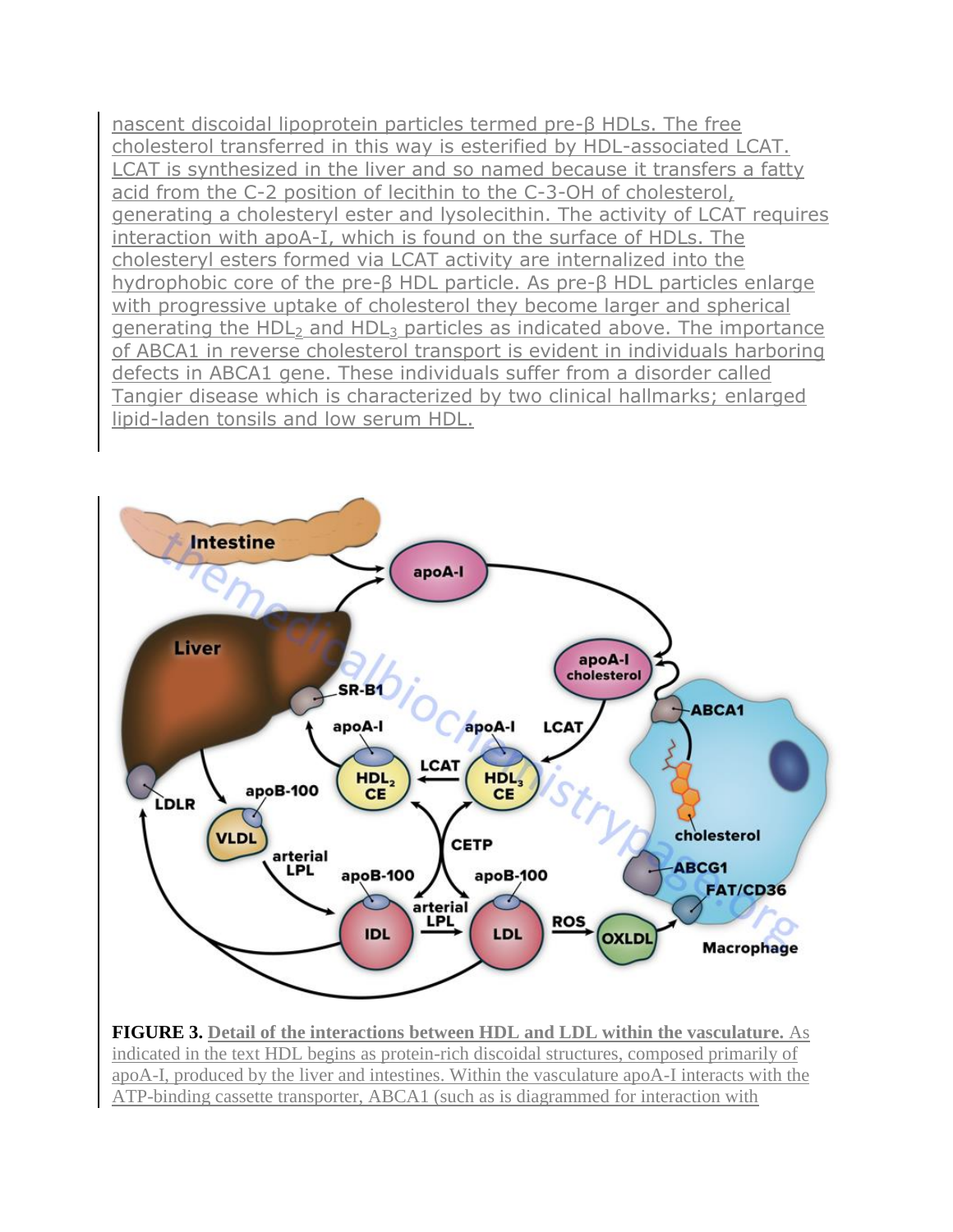macrophages) and extracts cholesterol from cells. Through the action of LCAT the apoA-Iassociated cholesterol is esterified forming cholesterol esters. This process results in the generation of  $HDL<sub>3</sub>$  particles. As the  $HDL<sub>3</sub>$  particles continue through the circulation they pick up more cholesterol and through the action of LCAT, generate more cholesterol esters. As HDL migrates through the vasculature there is an interaction between them and IDL and LDL. This interaction occurs through the action of CETP which exchanges the cholesterol esters in the HDL for triglycerides from LDL. This interaction results in the conversion of  $HDL<sub>3</sub>$  particles to  $HDL<sub>2</sub>$ . The differences between these two types of HDL particle are detailed in the Table at the start of this page. HDL can also remove cholesterol from cells via interaction with the ATP-binding cassette transporter ABCG1. Approximately 20% of HDL uptake of cellular cholesterol occurs via ABCG1. HDL is then removed from the circulation by the liver through binding of the HDL to hepatic scavanger receptor SR-B1. Cholesterol ester-rich IDL and LDL can return to the liver and be taken up through interaction with the LDL receptor (LDLR). Within the vasculature the generation of ROS results in oxidation of lipid components of LDL generating oxidized LDL (oxLDL) which is taken up by macrophages via the scavenger receptor, FAT/CD36.

HDLs also acquire cholesterol by extracting it from cell surface membranes. This process has the effect of lowering the level of intracellular cholesterol, since the cholesterol stored within cells as cholesteryl esters will be mobilized to replace the cholesterol removed from the plasma membrane. The transfer of cholesterol from peripheral tissue cells to HDLs in this way involves the action of the [ATP-binding cassette protein G1 \(ABCG1\).](http://themedicalbiochemistrypage.org/membranes.php#abc) Approximately 20% of HDL uptake of peripheral tissue cholesterol occurs via the ABCG1-mediated pathway.

Cholesterol-rich HDLs return to the liver, where they bind to a receptor that is a member of the scavenger receptor family, specifically the scavenger receptor BI: SR-BI (see below). When HDL binds to SR-BI it is not internalized as is the case for LDLs following their binding to the LDL receptor but the cholesteryl esters of HDLs are taken up by the hepatocytes through caveolae while the HDL and SR-BI remain on the plasma membrane. Caveolae (Latin for little caves) are specialized "lipid rafts" present in flask-shaped indentations in the plasma membranes of many cells types that perform a number of signaling functions.

HDL particles exhibit complex, and sometimes contradictory rolls in vascular biology. Depending upon the vascular context, as well as the make-up of HDL particle, these lipoproteins can serve antiatherogenic or proatherogenic functions. In the absence of systemic inflammation many of the enzymes and apolipoproteins associated with HDLs play important roles in reducing the amount of oxidized lipid to which peripheral tissues are exposed. Some of these important proteins are apoA-I, PON1, GPx (an important antioxidant enzyme), and PAF-AH [\(see section below](http://themedicalbiochemistrypage.org/lipoproteins.php#hdltherapies) for the discussion of this important activity). However, when an individual has an ongoing systemic inflammatory state, these anti-oxidant proteins can be dissociated from the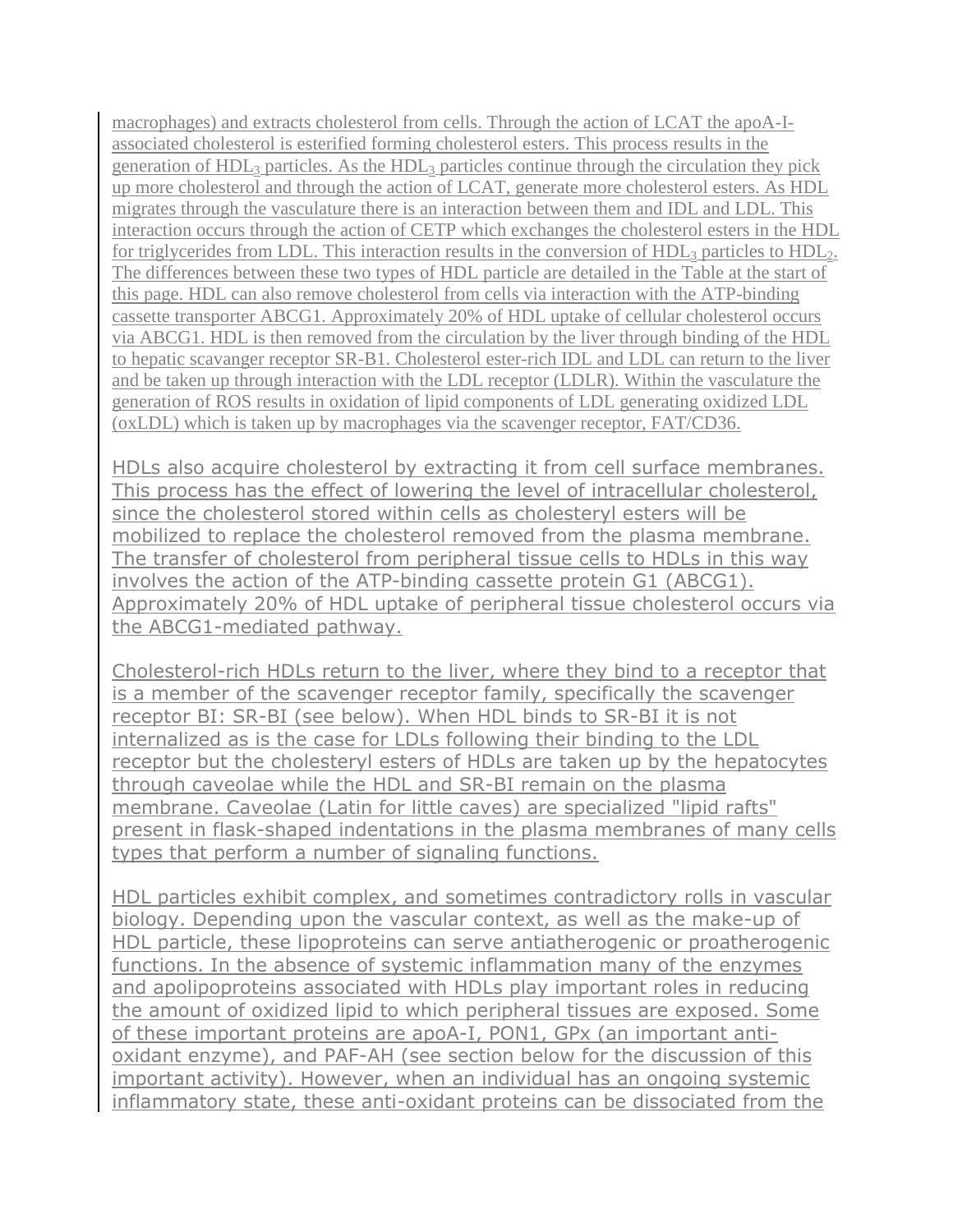HDL or become inactivated resulting in the increased generation of oxidized and peroxidized lipids which are proatherogenic. Atherosclerotic plaques also produce myeloperoxidase which chemically modifies HDL-associated apoA-I rendering it less capable of interacting with cell surfaces such as macrophages. This latter effect results in a reduced capacity for removal of cholesterol from lipid-laden macrophages (foam cells) leaving the foam cells in a more pro-inflammatory state.

Reverse cholesterol transport can also involve the transfer of cholesterol esters from HDLs to VLDLs and LDLs. This transfer requires the activity of the plasma glycoprotein cholesterol ester transfer protein (**CETP**). The transfer of cholesteryl esters from HDLs to VLDLs via CETP activity also involves an exchange of triglycerides from the VLDLs to the HDLs. VLDLs are eventually converted to LDLs and the cholesterol acquired from HDLs can be returned to the liver via the interaction of LDL with the hepatic LDL receptor. This action of HDL CETP has the added effect of allowing the excess cellular cholesterol to be returned to the liver through the LDL receptor. However, some of the LDL is oxidized in the periphery (generating oxLDL) where it can participate in atherogenesis. Additionally, when HDL particles become enriched with triglycerides they are better targets for the action of hepatic lipase. As hepatic lipase acts on the triglyceride-rich HDLs they become progressively smaller and unstable which results in the release of apoA-I. The loss of apoA-I renders the HDL particle unable to participate in reverse cholesterol transport. Blocking the activity of CETP keeps HDL particles less triglyceride-enriched while also reducing cholesterol transfer to VLDLs resulting in reduced circulating levels of proatherogenic oxLDL. This latter observation suggests that CETP inhibition may be a viable therapeutic approach for elevating the circulating levels of HDLs. This is discussed in the section below.

## **Anti-oxidant & Anti-inflammatory Activities of HDLs**

Using a range of both *in vitro* and *in vivo* assays it has been possible to quantify the anti- and pro-inflammatory properties, as well as the antioxidant functions of HDLs. Cell-free assays have been used to measure the ability of HDLs to prevent the formation of oxidized phospholipids in LDLs as well as to determine the ability of HDLs to degrade oxidized phospholipids that are already formed. In cell culture assays HDLs have been shown to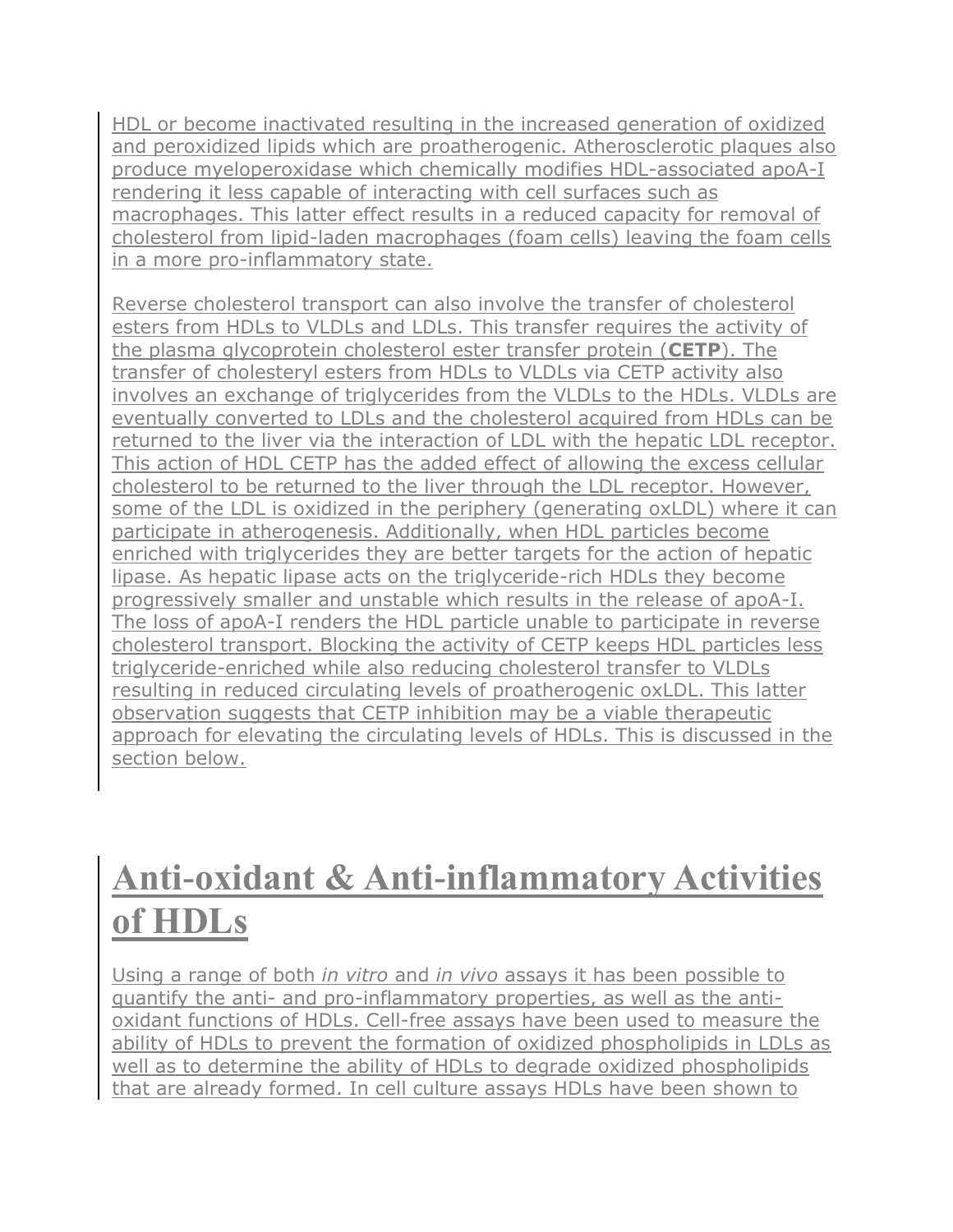inhibit monocyte chemotaxis in response to oxidized LDL or to prevent the upregulation of cell adhesion molecules on endothelial cells. Both of these latter effects are strongly anti-inflammatory since monocytes need to migrate to a site of inflammation via a chemotactic gradient and then adhere to the endothelium at the site of injury or inflammatory event. The role of HDLs in promoting cholesterol efflux from cells, especially from macrophages, (the process of reverse cholesterol transport) reduces the activation of inflammatory responses in these cells. The analysis of HDL functions in oxidative and inflammatory events has identified the role of various apolipoproteins associated with HDLs in these processes which are outlined in the following sections.

**Apolipoprotein A-I:** Numerous lines of evidence demonstrate that apoA-I is a major anti-atherogenic and anti-oxidant factor in HDL due to its critical role in the HDL-mediated process of reverse cholesterol transport. In addition to reverse cholesterol transport, apoA-I can remove oxidized phospholipids from oxidized LDLs (oxLDLs) and from cells. Specific methionine residues (Met112 and Met148) of apoA-I have been shown to directly reduce cholesterol ester hydroperoxides and phosphatidylcholine hydroperoxides.

**Apolipoprotein A-II:** Experiments in transgenic mice have demonstrated that human apoA-II-enriched HDLs served to protect VLDLs from oxidation more efficiently than HDLs from control animals. The human apoA-IIenriched HDLs support highly effective reverse cholesterol transport from macrophages. Although there is a demonstrated benefit of apoA-II in reverse cholesterol transport and in reduced LDL oxidation, these transgenic mice exhibited increased displacement of PON1 and PAF-AH from HDLs. The displacement of these two beneficial HDL-associated proteins (see below) likely explains the increased atherosclerosis seen in dyslipidemic mice that overexpress either human or murine apoA-II. However, recent clinical studies in human patients show that the higher the plasma apoA-II concentration the lower is the risk of developing coronary artery disease (CAD).

**Apolipoprotein A-IV:** Apolipoprotein A-IV has multiple activities related to lipid and lipoprotein metabolism as well as the control of feeding behaviors (see earlier section related to this protein). ApoA-IV participates in reverse cholesterol transport by promoting cholesterol efflux as well as through by activation of LCAT. ApoA-IV has also been shown to have anti-oxidant, antiinflammatory and anti-atherosclerotic actions. ApoA-IV is secreted only by the small intestine in humans (although it is expressed in the hypothalamus) and its synthesis in the gut is stimulated by active lipid absorption. Intestinal apoA-IV synthesis is enhanced by [peptide tyrosine-tyrosine \(PYY\)](http://themedicalbiochemistrypage.org/gut-brain.php#pyy) secreted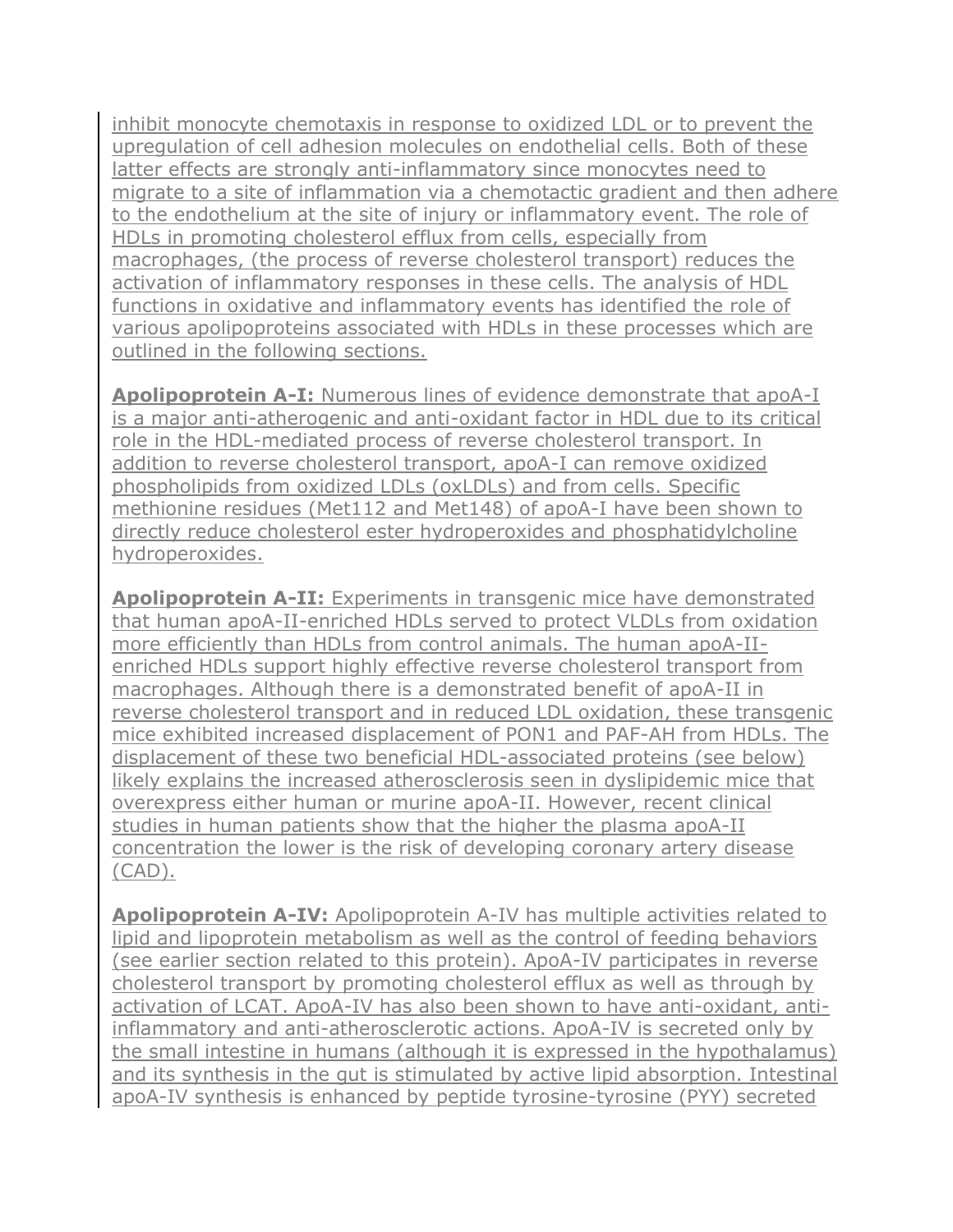from the ileum. Intestinal apoA-IV, present in the circulation following ingestion of fat, as well as hypothalamic apoA-IV is an anorexigenic peptide which mediates, in part, the appetite suppressing effects of a lipid-rich meal.

**Apolipoprotein E:** The anti-atherosclerotic activity associated with apoE is well known. This beneficial effect of apoE is due primarily to its role in the process of receptor-mediated uptake of LDLs by the liver. Although apoEmediated hepatic uptake of LDLs results in a reduction in hypercholesterolemia, apoE has also been shown to inhibit atherosclerosis without any significant effect on hypercholesterolaemia. In addition, different apoE alleles have demonstrated activities. For example apoE2 stimulates endothelial nitric oxide (NO) release and has anti-inflammatory activities, whereas, apoE4 is pro-inflammatory.

**Paraoxonases 1 and 3: Paraoxonases are a family of enzymes that** hydrolyze organophosphates. Paraoxonase 1 (PON1) is synthesized in the liver and is carried in the serum by HDL. PON1 possesses anti-oxidant properties, in particular it prevents the oxidation of LDLs. Evidence suggests that the direct anti-oxidant effect of HDLs, on LDL oxidation, is mediated by PON1. PON1 has been shown to enhance cholesterol efflux from macrophages by promoting HDL binding mediated by ABCA1, which in turn results in a reduction of pro-inflammatory signaling. This anti-inflammatory action of PON1 serves an anti-atherosclerotic function of the protein. That PON1 is indeed important in preventing atherosclerosis has been demonstrated in mice deficient in the protein. Atherosclerotic lesions that develop in these mice when fed a high-fat diet are twice the size that develop in similarly fed control mice. In human clinical studies, a higher level of PON1 activity is associated with a lower incidence of major cardiovascular events. Other pathological conditions in humans that are associated with oxidative stress, such as rheumatoid arthritis and Alzheimer disease, are frequently associated with reduced activity of PON1.

PON3, which is another HDL-associated paraoxonase, has also been shown to prevent the oxidation of LDL. Transgenic mice expressing human PON3 have been shown to be protected from the development of atherosclerosis, without any significant changes in plasma lipoprotein cholesterol, triglyceride or glucose levels.

**Platelet-activating factor acetylhydrolase (PAF-AH):** There are two major forms of PAF-AH, cytosolic and plasma lipoprotein-associated. The plasma form of PAF-AH circulates bound to HDLs. Given that PAF-AH is a member of the PLA<sub>2</sub> family and that it also circulates bound to lipoprotein it is more commonly referred to as the lipoprotein-associated PLA<sub>2</sub> (Lp-PLA<sub>2</sub>) [section below\)](http://themedicalbiochemistrypage.org/lipoproteins.php#lppla2). Experimental data suggests that Lp-PLA<sub>2</sub>, rather than PON1,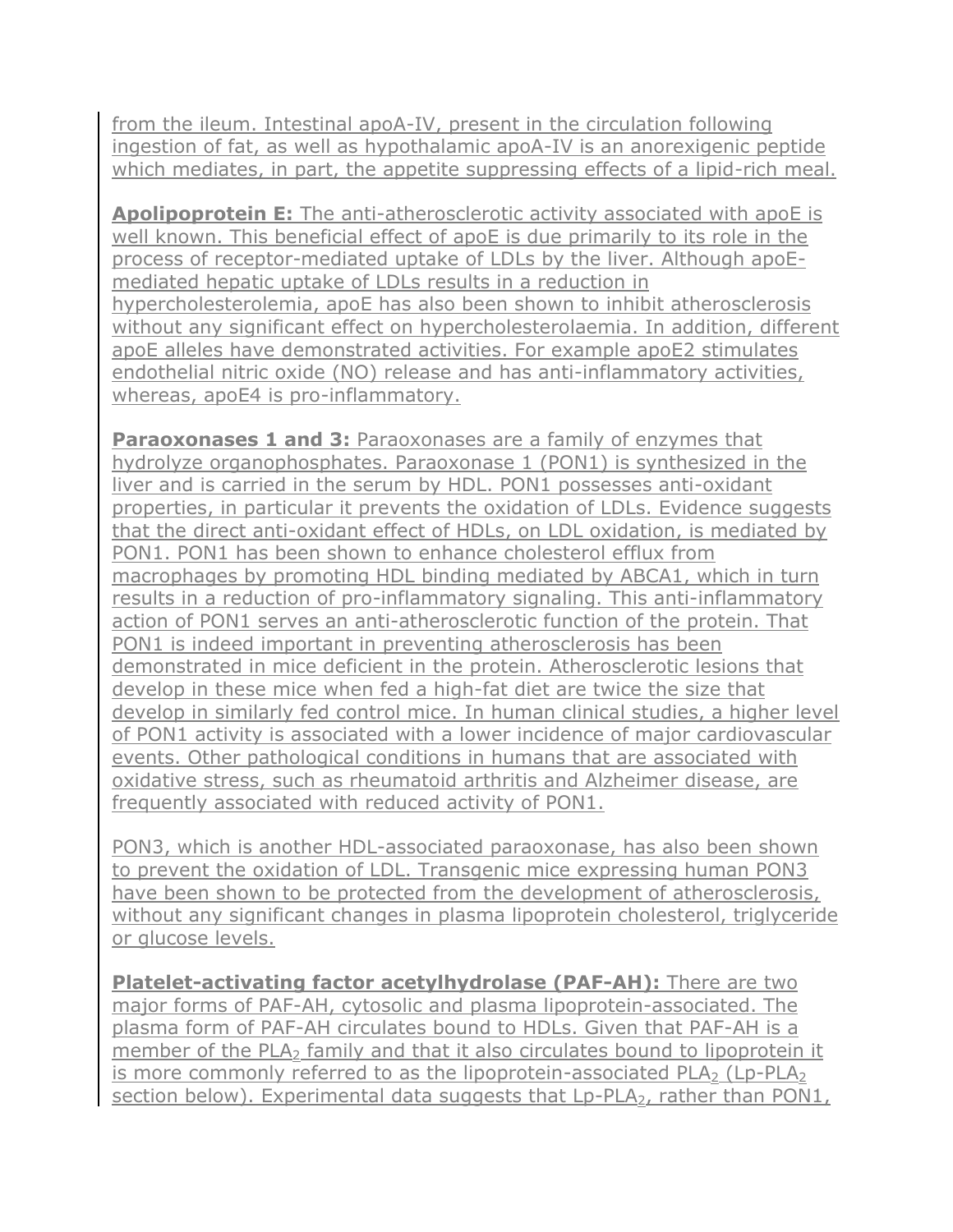is the major HDL-associated hydrolase that is responsible for the hydrolysis of oxidized phospholipids. Lipoproteins that are isolated from transgenic mice expressing human Lp-PLA<sub>2</sub> are more resistant to oxidative stress. In addition, these mice have been shown to have reduced levels of foam cell (lipid-rich macrophages) formation and enhanced rates of cholesterol efflux from macrophages. In experimental atherosclerosis models, gene transfer of LP-PLA<sub>2</sub> inhibits atherosclerotic lesion formation in apoE-deficient mice. In humans,  $L_p-PLA_2$  deficiency is associated with increases in cardiovascular disease, while conversely circulating levels of  $L_p$ -PLA<sub>2</sub> serve as an independent marker of the risk for developing coronary artery disease.

**Glutathione peroxidase 1:** [Glutathione peroxidase 1 \(GPx1\)](http://themedicalbiochemistrypage.org/minerals.php#selenium) functions primarily to reduce hydrogen peroxide to water, but it has been shown to also reduce lipid hydroperoxides to corresponding hydroxides effectively detoxifying these types of abnormally modified lipids. Numerous human clinical studies indicated that GPx1 provides a protective role against the development of atherosclerosis. These effects of GPx1 have also been shown in mice deficient in apoE where concomitant loss of the peroxidase results in increased rates of atherosclerotic plaque formation. The role of GPx1 in the protection from development of atherosclerosis is most pronounced under conditions of significant oxidative stress.

**Sphingosine-1-phosphate (S1P):** S1P is a bioactive lysophospholipid involved in a number of physiologically important pathways. For more detailed information of S1P activities visit the [Sphingolipids](http://themedicalbiochemistrypage.org/sphingolipids.php#s1p) page. Within the blood, HDLs are known to be the most prominent carriers of S1P. Indeed, many of the biological effects of HDL are mediated, in part, via S1P binding to its cell surface receptors. Effects of HDL on endothelial cells, such as migration, proliferation, and angiogenesis, are mediated, in part, by S1P associated with HDLs. HDL-associated S1P inhibits pro-inflammatory responses, such as the generation of reactive oxygen species, activation of NAD(P)H oxidase and the production of monocyte chemoattractant protein-1. While the HDL-associated forms of S1P exhibit these anti-inflammatory effects, free plasma S1P can activate inflammatory events dependent upon the receptor sub-type to which it binds.

## **Therapeutic Benefits of Elevating HDLs**

Numerous epidemiological and clinical studies over the past 10 years have demonstrated a direct correlation between the circulating levels of HDL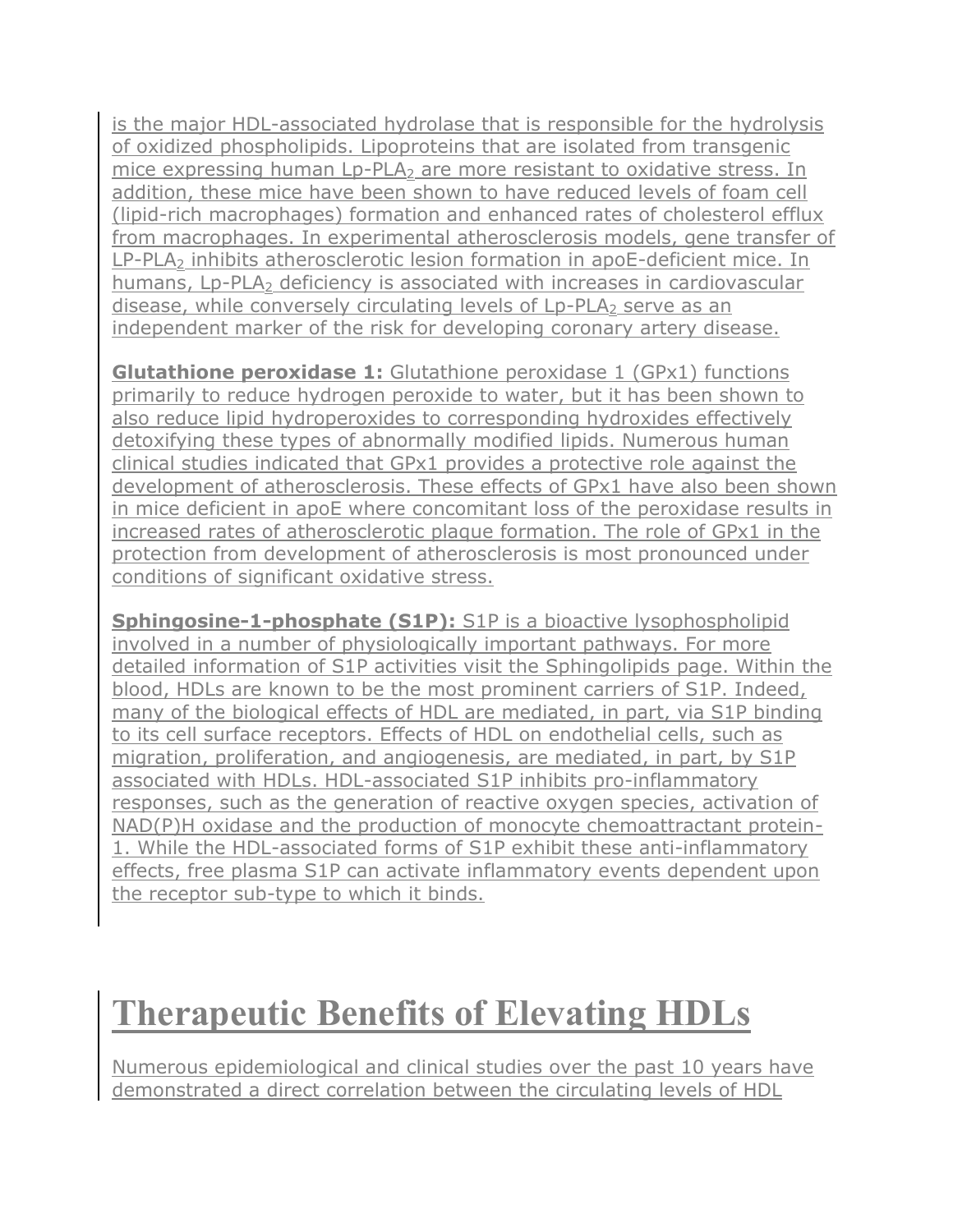cholesterol (most often abbreviated HDL-c) and a reduction in the potential for atherosclerosis and coronary heart disease (CHD). Individuals with levels of HDL above 50mg/dL are several time less likely to experience CHD than individuals with levels below 40mg/dL. In addition, clinical studies in which apoA-I, (the predominant protein component of HDL-c) or reconstituted HDLs are infused into patients, raises circulating HDL levels and reduces the incidence of CHD. Thus, there is precedence for therapies aimed at raising HDL levels in the treatment and prevention of atherosclerosis and CHD. Unfortunately current therapies only modestly elevate HDL levels. Both the statins and the fibrates have only been shown to increase HDL levels between 5%–20% and niacin is poorly tolerated in many patients. Therefore, alternative strategies aimed at increasing HDL levels are being tested.

Cholesterol ester transfer protein (CETP) is plasma glycoprotein secreted primarily from the liver and plays a critical role in HDL metabolism by facilitating the exchange of cholesteryl esters (CE) from HDL for triglycerides (TG) in apoB containing lipoproteins, such as LDL and VLDL. The activity of CETP directly lowers the cholesterol levels of HDLs and enhances HDL catabolism by providing HDLs with the TG substrate of hepatic lipase. Thus, CETP plays a critical role in the regulation of circulating levels of HDL, LDL, and apoA-I. It has also been shown that in mice naturally lacking CETP most of their cholesterol is found in HDL and these mice are relatively resistant to atherosclerosis. The potential for the therapeutic use of CETP inhibitors in humans was first suggested when it was discovered in 1985 that a small population of Japanese had an inborn error in the CETP gene leading to hyperalphalipoproteinemia and very high HDL levels. To date three CETP inhibitors have been used in clinical trials. These compounds are anacetrapib, torcetrapib, and dalcetrapib. Although torcetrapib is a potent inhibitor of CETP, its' use has been discontinued due to increased negative cardiovascular events and death rates in test subjects. Treatment with dalcetrapib results in increases in HDL (19–37%) and a modest decrease (≈6%) in LDL levels. Treatment with anacetrapib results in a significant increase in both HDL ( $\approx$ 130%) and LDL ( $\approx$ 40%). Anacetrapib is currently in phase III clinical studies.

As described in the section below on therapeutic intervention in hyperlipidemias/hypercholesterolemias, the fibrates (e.g. fenofibrate) are a class of drugs that has been shown to result in small increases in HDL levels. The fibrates function by activation of the peroxisome proliferator-activated receptor-α (PPARα) class of transcription co-activators. However, the level of HDL increase with the current PPARa agonists is minimal at best primarily due to lack of specificity for PPARα. Therefore, current research is focused on subtype-specific PPARα agonists that have increased potency. One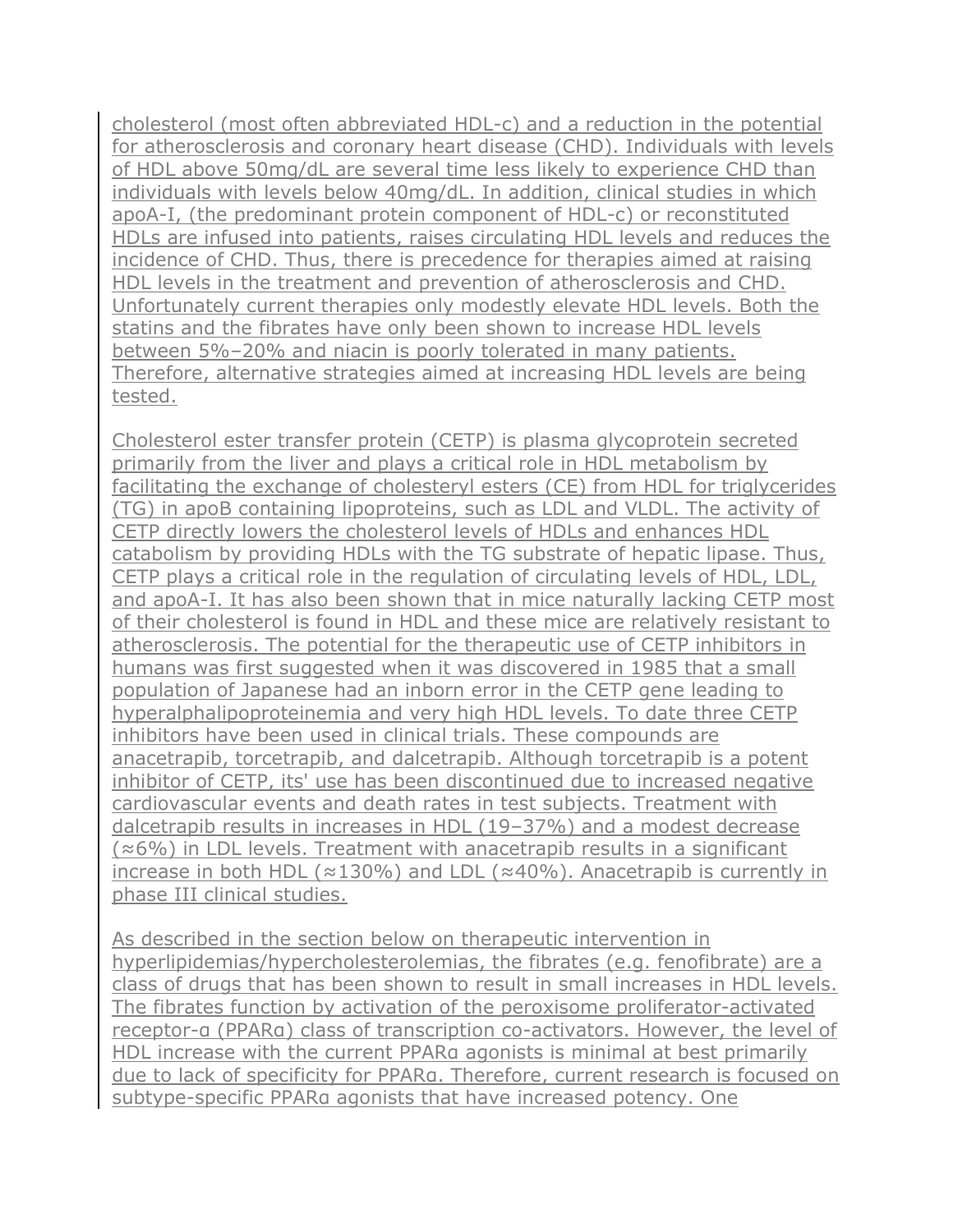compound currently being tested, GFT505, is a selective PPARα agonist with a potency 100-fold greater than fenofibrate.

[The liver X receptors](http://themedicalbiochemistrypage.org/lxr.php) (LXRα and LXRβ) are transcription co-activators that are involved in the regulation of lipid metabolism and have also been associated with regulation of inflammation. LXR agonists have been shown to inhibit the progression of atherosclerosis in mouse models of the disorder. Although the precise mechanism by which these LXR agonists effect a reduction in the progression of atherosclerosis is not clear, it is known that the genes encoding ABCA1 and ABCG1 contain LXR-binding sites. In fact, LXR agonists up-regulate the expression of both ABCA1 and ABCG1 in macrophages which leads to increased reverse cholesterol transport. Less cholesterol in macrophages leads to a reduced inflammatory activity of the macrophage which in turn likely contributes to the reduced atherosclerosis. However, there is a limitation to the utility of LXR agonists as shown by the first generation synthetic LXR ligands which activate both LXRs and lead to marked increases in hepatic lipogenesis and plasma triglyceride levels. These effects are due to the role of LXRs in activation of hepatic SREBP-1c and the resultant activation of each of its target genes as described above. Although it could be theoretically possible to enhance the reverse cholesterol effects of LXRs without targeting hepatic lipogenesis with the use of LXRβspecific ligands since most of the hepatic responses are due to activation of LXRα, this will be a difficult challenge as the ligand binding pocket in both isoforms has been shown to be nearly identical. In addition, there are species-specific differences in overall LXR responses that need to be carefully considered meaning the use of animal models that more closely resemble humans in their metabolic pathways.

## **Lipoprotein Receptors**

### *LDL Receptors*

LDLs are the principal plasma carriers of cholesterol delivering cholesterol from the liver (via hepatic synthesis of VLDLs) to peripheral tissues, primarily the adrenals and adipose tissue. LDLs also return cholesterol to the liver. The cellular uptake of cholesterol from LDLs occurs following the interaction of LDLs with the LDL receptor (also called the apoB-100/apoE receptor). The sole apoprotein present in LDLs is apoB-100, which is required for interaction with the LDL receptor.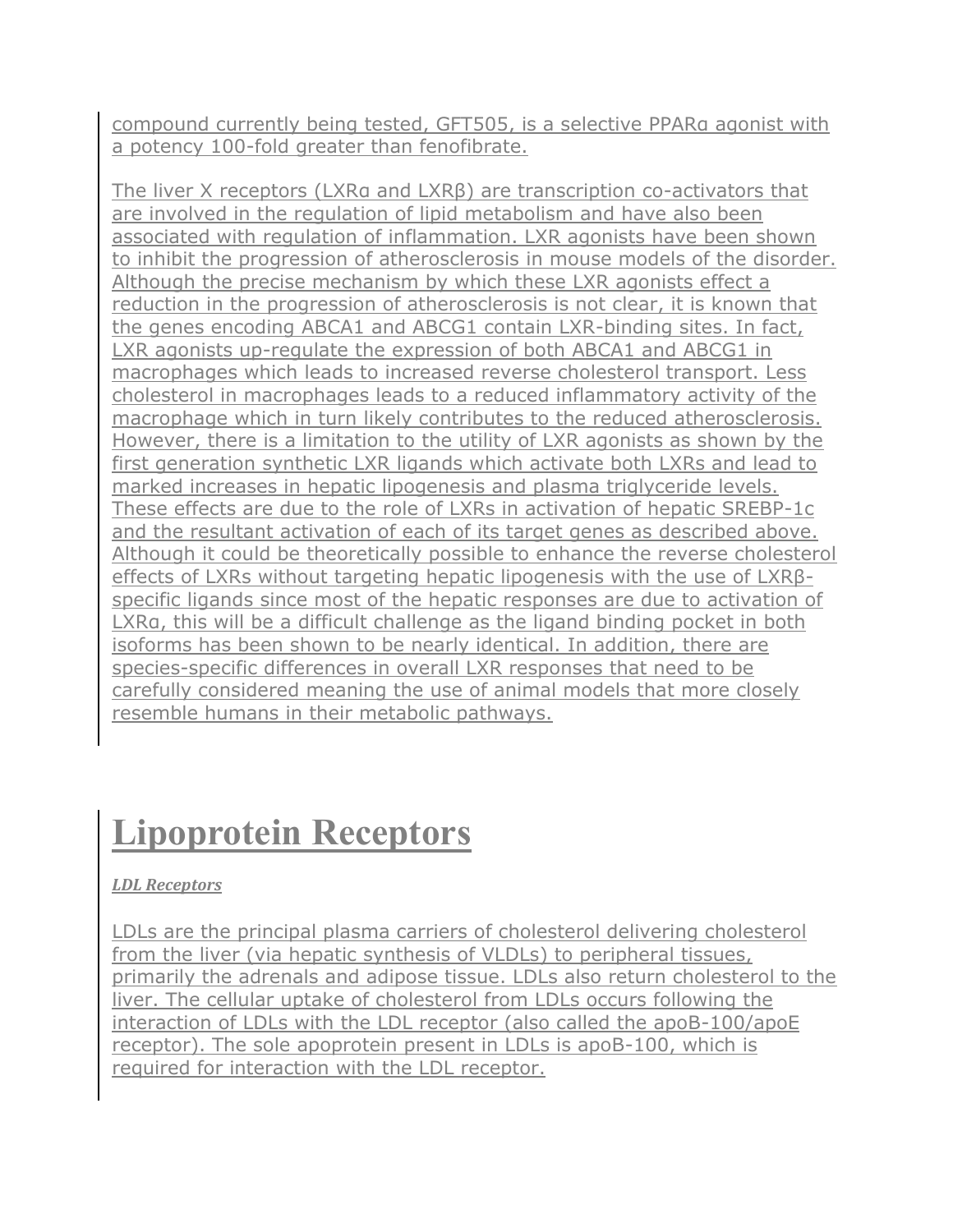The LDL receptor is a polypeptide of 839 amino acids that spans the plasma membrane. An extracellular domain is responsible for apoB-100/apoE binding. The intracellular domain is responsible for the clustering of LDL receptors into regions of the plasma membrane termed coated pits. Once LDL binds the receptor, the complexes are rapidly internalized (endocytosed). ATP-dependent proton pumps lower the pH in the endosomes, which results in dissociation of the LDL from the receptor. The portion of the endosomal membranes harboring the receptor are then recycled to the plasma membrane and the LDL-containing endosomes fuse with lysosomes. Acid hydrolases of the lysosomes degrade the apoproteins and release free fatty acids and cholesterol. As indicated above, the free cholesterol is either incorporated into plasma membranes or esterified (by SOAT2) and stored within the cell.

The level of intracellular cholesterol is regulated through cholesterol-induced suppression of LDL receptor synthesis and cholesterol-induced inhibition of cholesterol synthesis. The increased level of intracellular cholesterol that results from LDL uptake has the additional effect of activating SOAT2, thereby allowing the storage of excess cholesterol within cells. However, the effect of cholesterol-induced suppression of LDL receptor synthesis is a decrease in the rate at which LDLs and IDLs are removed from the serum. This can lead to excess circulating levels of cholesterol and cholesteryl esters when the dietary intake of fat and cholesterol exceeds the needs of the body. The excess cholesterol tends to be deposited in the skin, tendons and (more gravely) within the arteries, leading to atherosclerosis.

### *LDL Receptor-Related Proteins (LRPs)*

The LDL receptor-related protein family represents a group of structurally related transmembrane proteins involved in a diverse range of biological activities including lipid metabolism, nutrient transport, protection against atherosclerosis, as well as numerous developmental processes. The LDL receptor (LDLR) described above represents the founding member of this family of proteins. The LRPs include LRP1, LRP1b, LRP2 (also called megalin), LRP4 (also called MEGF7 for multiple epidermal growth factor-like domains protein 7), LRP5/6, LRP8 (also called apolipoprotein E receptor 2), the VLDL receptor (VLDLR), and LR11/SorLA1 (LDL receptor relative with 11 ligand binding repeats/sorting protein related receptor containing LDLR class A repeats).

LRP1 is also known as CD91 or  $a_2$ -macroglobulin receptor. This receptor is expressed in numerous tissues and is known to be involved in diverse activities that include lipoprotein transport, modulation of platelet derived growth factor receptor-β (PDGFRβ) signaling, regulation of cell-surface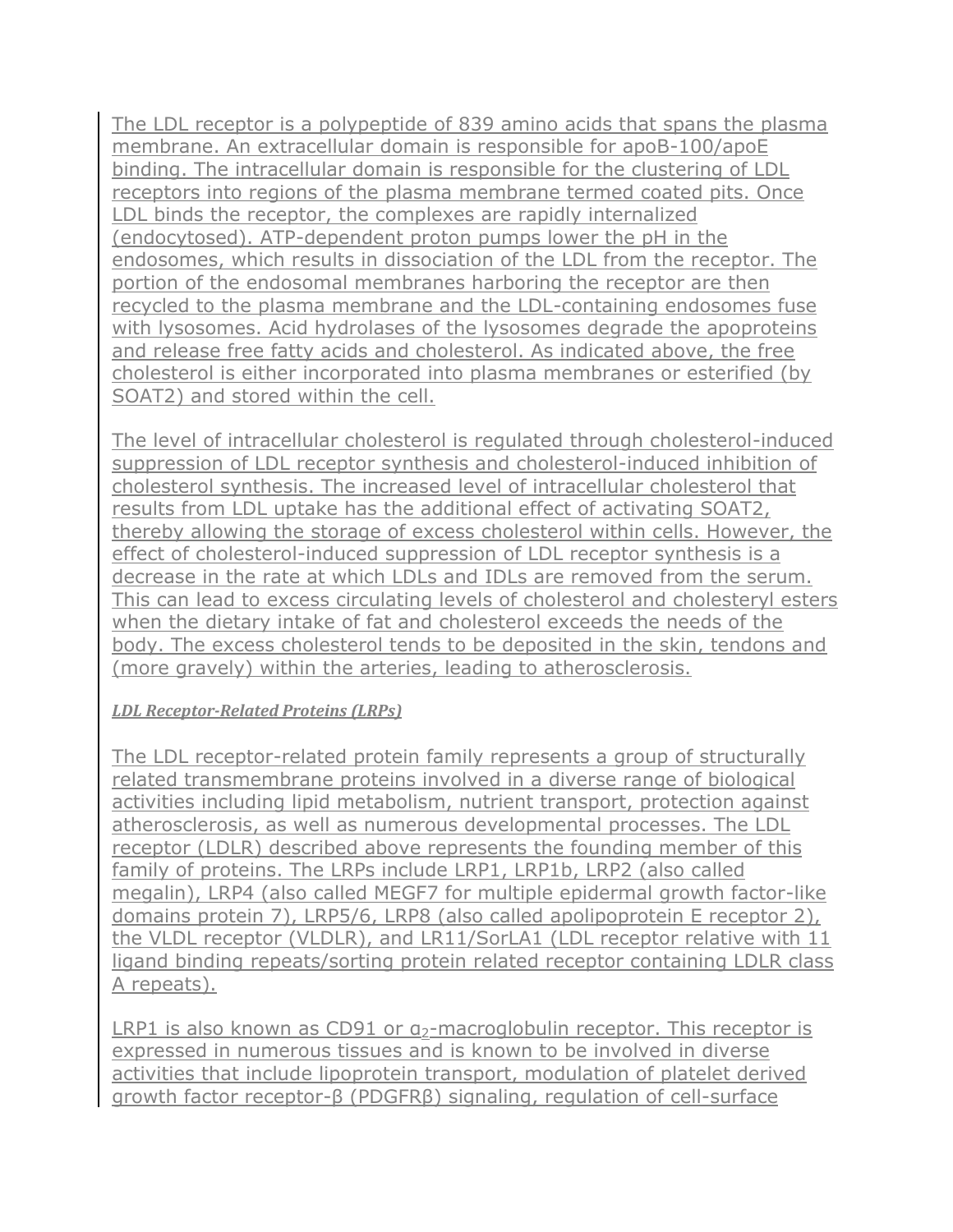protease activity, and the control of cellular entry of bacteria and viruses. Regulation of PDFGRβ activity mediates the protective effects of LRP1 in development of atherosclerosis. LRP1 is synthesized as a 600kDa precursor that is proteolytically processed into a 85kDa transmembrane protein and a 515kDa extracellular protein. The extracellular protein non-covalently associates with the transmembrane protein. LRP1 has been shown to bind more than 40 different ligands that include lipoproteins, extracellular matrix proteins, cytokines and growth factors, protease and protease inhibitor complexes, and viruses. This diverse array of ligands clearly demonstrates that LRP1 is involved in numerous biological and physiological processes.

LRP2 was originally identified as an autoantigen in a rat model of autoimmune kidney disease called Heymann nephritis. LRP2 is expressed in numerous tissues and is found in the apical surfaces of epithelial borders as well as intracellularly in endosomes. In the proximal convoluted tubule of the kidney LRP2 is involved in the reabsorption of numerous molecules. LRP2 binds lipoproteins, hormones, vitamins, vitamin-binding proteins, proteases and, protease inhibitor complexes.

The LRP5/6 proteins serve as co-receptors in Wnt signaling (see the [Wnts,](http://themedicalbiochemistrypage.org/wnts-tgfs-bmps.php)  [TGFs, and BMPs page](http://themedicalbiochemistrypage.org/wnts-tgfs-bmps.php) for more details).

### *Scavenger Receptors*

The founding member of the scavenger receptor family was identified in studies that were attempting to determine the mechanism by which LDL accumulated in macrophages in atherosclerotic plaques. Macrophages ingest a variety of negatively charged macromolecules that includes modified LDLs such as oxidized LDLs (oxLDLs). These studies led to the characterization of two types of macrophage scavenger receptors identified as type I and type II. Subsequent research determined that the scavenger receptor family consists of several families that are identified as class A receptors, class B receptors, mucin-like receptors, and endothelial receptors. After binding ligand the scavenger receptors can either be internalized, similar to the process of internalization of LDL receptors, or they can remain on the cell surface and transfer lipid into the cell through caveolae or they can mediate adhesion.

The class A receptors include the type I and II macrophage scavenger receptors as well as an additional macrophage receptor called MARCO (**ma**crophage **r**eceptor with **co**llagenous structure).

The class B receptors include CD36 and scavenger receptor class B type I (SR-BI). The CD36 receptor is also known as fatty acid translocase (FAT;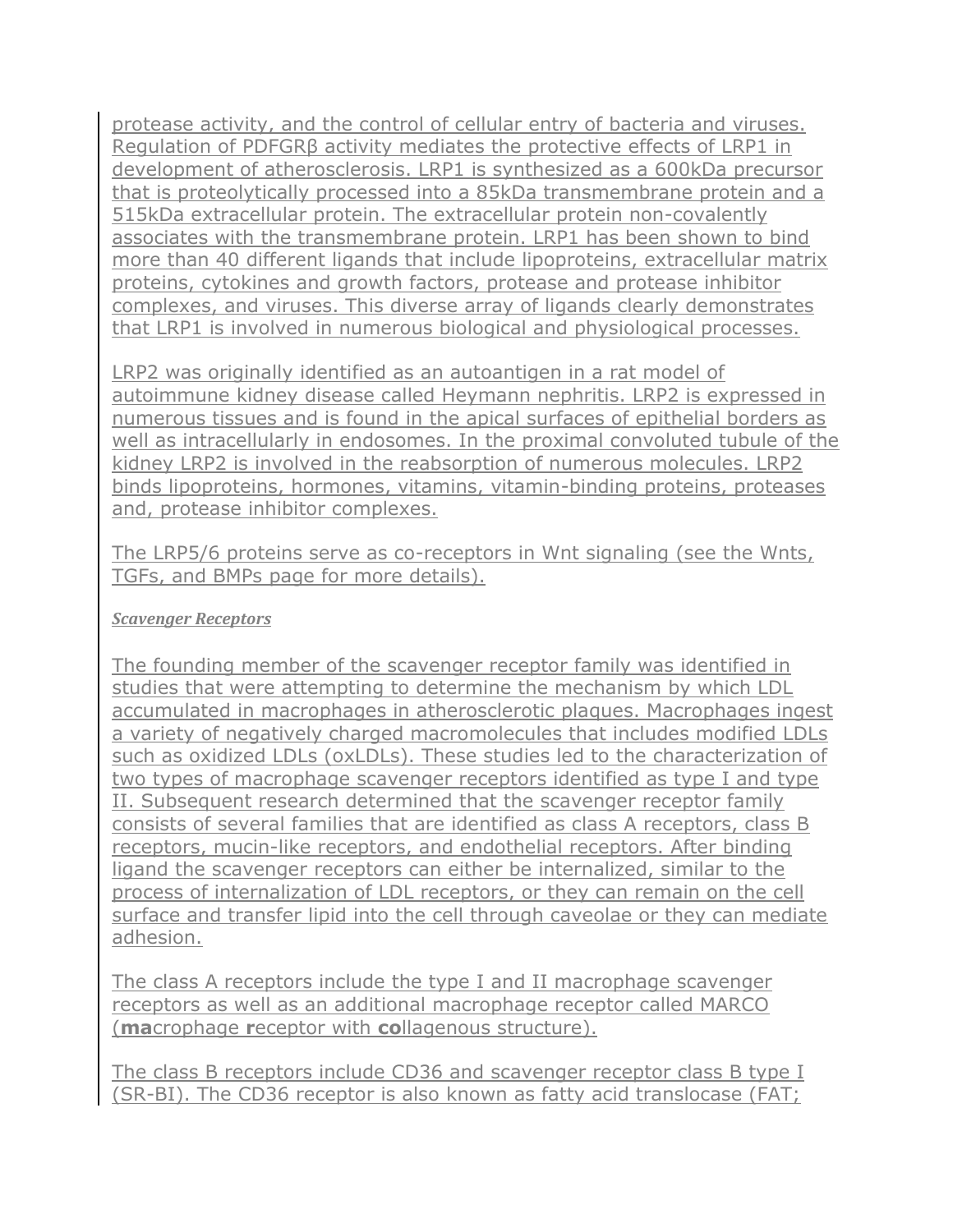thus often designated FAT/CD36) and it is one of the receptors responsible for the [cellular uptake of fatty acids](http://themedicalbiochemistrypage.org/fatty-acid-oxidation.php#uptake) as well as for the uptake of oxidized LDL (oxLDL) by macrophages. FAT/CD36 and SR-BI are closely related multiligand receptors and are most recognized for their roles in lipid and lipoprotein metabolism. The role of these receptors in platelet function has recently been the focus of numerous studies. Several of the identified ligands for FAT/CD36 include the gut hormone [ghrelin,](http://themedicalbiochemistrypage.org/gut-brain.php#ghrelin) phospatidylserine (PS), β-amyloid, serum amyloid A, bacterial lipopeptides, and specific forms of oxidized phospholipids (oxPLs) either associated with LDLs (referred to a oxLDL) or free that contain an oxidized polyunsaturated fatty acid at the *sn*-2 position. These latter oxPLs are referred to as  $oxPC<sub>cos</sub>$  because they are predominantly phosphatidylcholine PLs and they bind FAT/CD36. The endothelial receptors that bind oxLDL and are called the LOX-1 receptors. LOX-1 is a member of the [C-type lectin superfamily](http://themedicalbiochemistrypage.org/glycoproteins.php#lectins) of carbohydrate recognition proteins. The receptor is also called the oxidized LDL receptor 1 (OLR1) and as such the LOX-1 protein is encoded by the OLR1 gene. The mucin-like receptors include CD68/macrosialin and the fruit fly scavenger receptor; dSR-CI.

The SR-BI protein has been shown to be the endogenous receptor for HDLs in the liver. Additionally, the HDL-SR-BI interaction in the adrenal glands is the mechanism for the delivery of cholesterol to the [steroid hormone](http://themedicalbiochemistrypage.org/steroid-hormones.php)  [synthesizing](http://themedicalbiochemistrypage.org/steroid-hormones.php) cells of this tissue. HDLs first bind to SR-BI and then the cholesteryl esters present in the HDLs are transferred to the membrane for uptake via caveolae. The importance of the fact that the HDL-SR-BI complex remains at the cell surface is evident from the observation that this ligandreceptor interaction is also involved in the removal of cholesterol from cells by HDLs in the process of reverse cholesterol transport.

## **Lipoprotein-Associated Phospholipase A2:**   $Lp$ - $PLA_2$

[Platelet activating factor \(PAF\)](http://themedicalbiochemistrypage.org/lipid-synthesis.php#plasmalogens) is a lipid compound of the plasmalogen family of phospholipids (ether-linked glycerophospholipid) that is involved in numerous proinflammatory activities. Inactivation of PAF was originally ascribed to an activity called PAF-acetylhydrolase (PAF-AH). Subsequent to its initial characterization, PAF-AH was shown to be a member of a large family of enzymes that all hydrolyze the *sn*-2 position of glycerophospholipids. This family of enzymes is the PLA<sub>2</sub> family. A detailed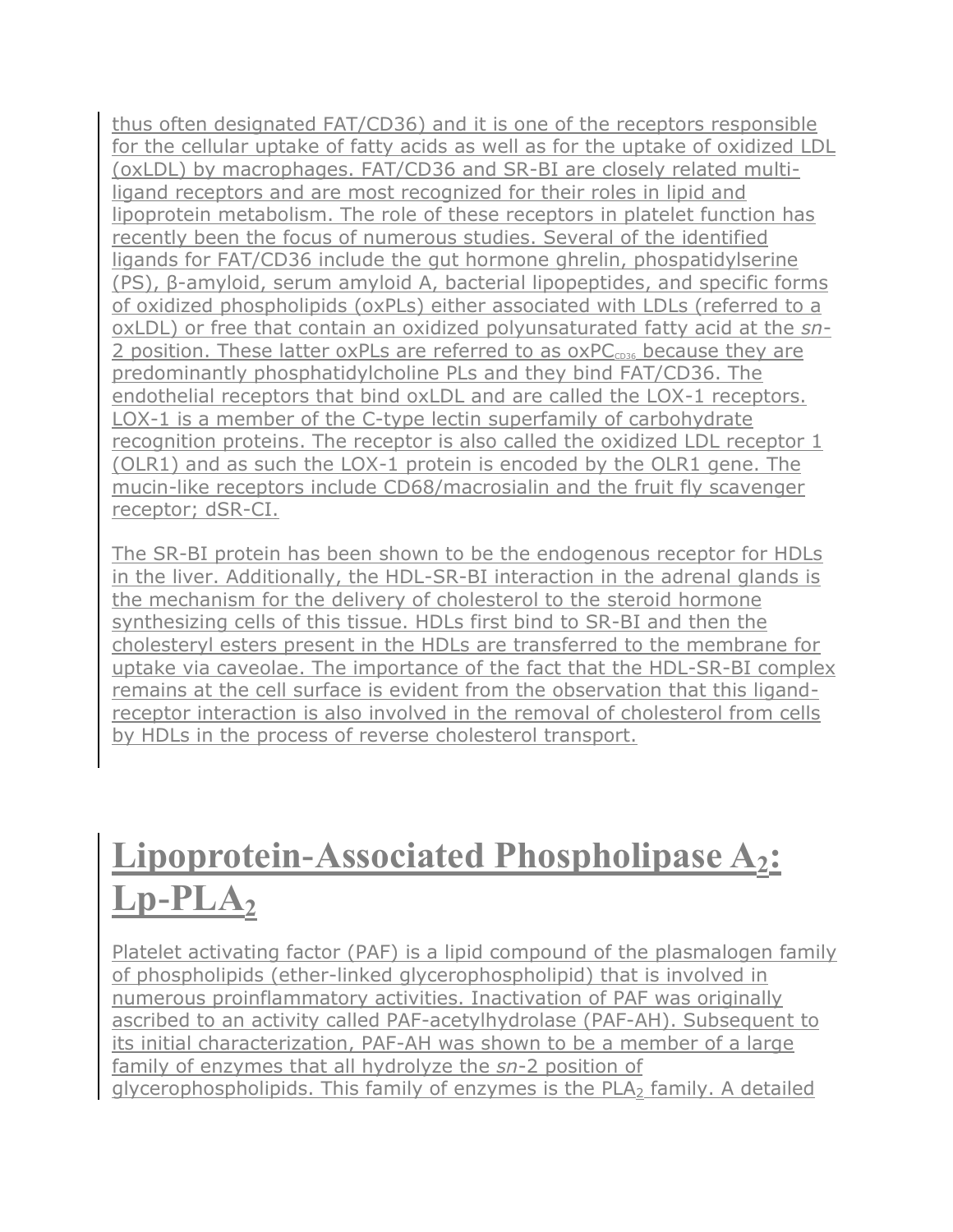discussion of the PLA $_2$  family of enzymes can be found on the Bioactive [Lipids](http://themedicalbiochemistrypage.org/bioactivelipids.php#lyso) page. There are two major forms PAF-AH, one that is cytosolic and one that is secreted and found in the plasma. The plasma form of PAF-AH circulates bound to lipoproteins. Given that PAF-AH is a member of the PLA<sub>2</sub> family and that it also circulates bound to lipoprotein it is more commonly referred to as the lipoprotein-associated  $PLA_2$  (Lp-PLA<sub>2</sub>). Lp-PLA<sub>2</sub> is found in the plasma bound primarily to LDLs but is also found associated with HDLs and lipoprotein(a)  $[Lp(a)]$ . Of clinical significance is the fact that  $Lp-PLA<sub>2</sub>$  has been implicated in atherosclerosis and cardiovascular disease but its precise role in these pathophysiological processes is not completely understood.

The human  $Lp-PLA<sub>2</sub>$  protein is encoded by the PLA2G7 gene and is composed of 441 amino acids following cleavage of the signal peptide. The protein contains two sites of *N*-glycosylation. The enzymatic activity of Lp-PLA<sub>2</sub> is specific for short chain acyl groups (up to 9 methylene groups) at the *sn*-2 position of phospholipids. When PAF is the substrate for Lp-PLA<sub>2</sub> the products are lyso-PAF and acetate. When phospholipids of the phosphatidylcholine (PC) family are oxidized by free radical activity (referred to as oxPL) they can be a substrate for Lp-PLA<sub>2</sub> even if the unsaturated fatty acid at the *sn*-2 position is longer than 9 carbon atoms. The ability of Lp-PLA<sub>2</sub> to recognize oxPL as substrates is due to the presence of aldehydic or carboxlic moieties at the omega (ω) end of the *sn*-2 peroxidized fatty acyl residues. The products of Lp-PLA<sub>2</sub> activity on oxPL are oxidized free fatty acids (oxFFA) and lyso-PC. Numerous types of oxPL have been identified in oxidized LDL (oxLDL) particles and many of them exhibit biological activity and exert key effects in atherogenesis.  $L_p$ -PLA<sub>2</sub> can also hydrolyze long chain fatty acyl phospholipid hydroperoxides, phospholipids containing isoprostanes esterified at the *sn*-2 position and other lipid esters such as short-chain diglycerides, triglycerides, and acetylated alkanols. In addition to its hydrolytic activity Lp-PLA<sub>2</sub> exhibits transacetylase activity. The transacetylase function transfers acetate and short-chain fatty acids from PAF to ether- and ester-linked lysophospholipids. The transacetylase function is evident when  $L_p-PLA_2$  is associated with LDL.

In humans with normal levels of circulating lipids and no detectable Lp(a), essentially all of the  $L_p-PLA_2$  in the plasma is bound to LDL. The interaction of Lp-PLA<sub>2</sub> with LDL occurs through apolipoprotein B-100 (apoB-100). When plasma levels of Lp(a) rise in excess of 30mg/dL there is an enrichment in the association of Lp-PLA<sub>2</sub> with this abnormal lipoprotein particle. When expressed as enzyme mass,  $Lp(a)$  carries 1.5–2 times more  $Lp-PLA<sub>2</sub>$  than does LDL. As in its association with LDL, Lp-PLA<sub>2</sub> interacts with apoB-100 in Lp(a) particles. Abnormalities in lipoprotein metabolism, such as those resulting in Lp(a) production, significantly affect the plasma levels of Lp- $PLA<sub>2</sub>$ . For example in [familial hypercholesterolemia](http://themedicalbiochemistrypage.org/fh.php) the level of LDL-Lp-PLA<sub>2</sub>